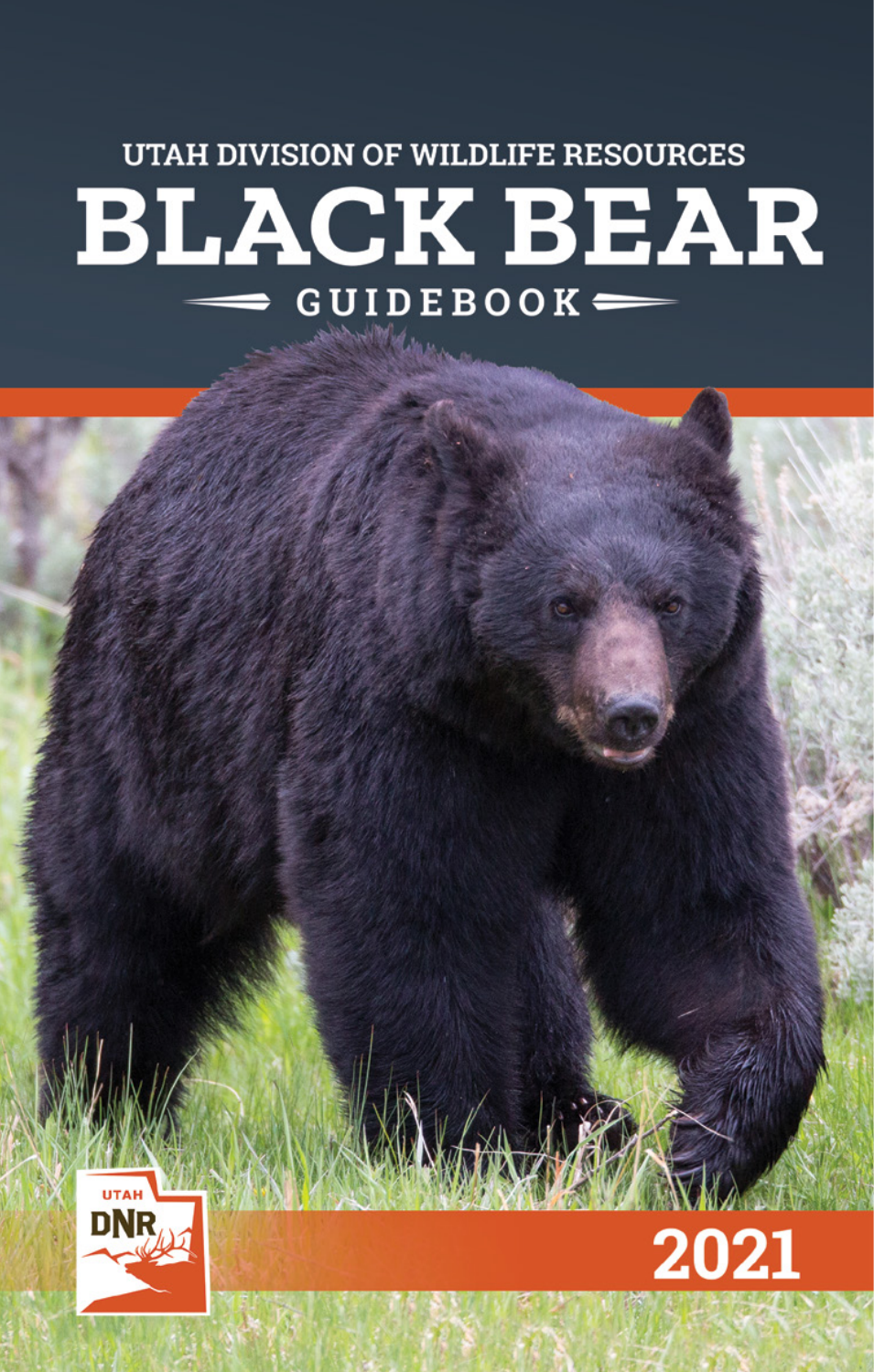# CONTACT US

#### Turn in a poacher

*Utah Black Bear Guidebook • 2021* Phone: 1-800-662-3337 Online: *[wildlife.utah.gov/utip](http://wildlife.utah.gov/utip)*

#### Division offices

Offices are open 8 a.m.–5 p.m., Monday through Friday.

#### *Salt Lake City*

1594 W North Temple Box 146301 Salt Lake City, UT 84114-6301 801-538-4700

#### *Central Region*

1115 N Main Street Springville, UT 84663 801-491-5678

#### *Northeastern Region*

318 N Vernal Avenue Vernal, UT 84078 435-781-9453

#### *Northern Region*

515 E 5300 S Ogden, UT 84405 801-476-2740

#### *Southeastern Region*

319 N Carbonville Road, Ste A Price, UT 84501 435-613-3700

#### *Southern Region*

1470 N Airport Road Cedar City, UT 84721 435-865-6100

wildlife.utah.<br>K *Washington County Field Office* 451 N SR-318 Hurricane, UT 84737

435-879-8694

# You Tube 1500

# CONTENTS

- 5 Discounted licenses for disabled veterans
- 6 [Key dates and fees](#page-3-0)
- 8 [Basic requirements](#page-4-0)
- [9](#page-4-0) Required orientation course
- 9 [Utah's Trial Hunting Program](#page-4-0)
- 10 [Prepare to apply](#page-5-0)
- 12 [Do your research](#page-5-0)
- 12 [Why bonus points matter](#page-6-0)
- 13 [Are you eligible to apply?](#page-6-0)
- 13 [Waiting period](#page-6-0)
- 13 [Hunters with disabilities](#page-6-0)
- 14 [Apply for a permit](#page-7-0)
- 16 [After you apply](#page-8-0)
- 16 [C](#page-8-0)hecking in your bear
- 16 [Permit refunds and exchanges](#page-8-0)
- 17 [Surrendering a permit](#page-8-0)
- 18 [Other available permits](#page-9-0)
- 18 [Harvest-objective permits](#page-9-0)
- 18 Hunter Mentoring Program
- 19 [Pursuit permits](#page-9-0)
- 19 [Conservation and sportsman](#page-10-0)  [permits](#page-10-0)
- 20 Don't jeopardize future hunts
- 21 [N](#page-11-0)ew options for deployed military
- 22 [Field regulations](#page-11-0)
- 22 [Hunting hours](#page-11-0)
- 22 [Hunting methods](#page-11-0)
- 23 [Firearms and hunting equipment](#page-11-0)
- 25 [Use of dogs](#page-13-0)
- 26 [Bear baiting](#page-13-0)
- 28 [Prohibited hunting methods](#page-14-0)
- 28 [Possession and transportation](#page-14-0)
- 29 [Harvest reporting](#page-14-0)
- 30 [Disposal of wildlife](#page-15-0)
- 30 [Livestock and commercial crop](#page-15-0)  [depredation](#page-15-0)
- 30 [Trespassing](#page-15-0)
- 31 [Harvest and pursuit restrictions](#page-15-0)
- 33 [Hunt tables](#page-16-0)
- 42 [Definitions](#page-20-0)

# WHAT'S NEW?

Apply for hunts: You can apply for Utah's 2021 limited-entry black bear hunts from Feb. 2–23, 2021. The results of the black bear drawing will be available on or before March 3, 2021. For additional details, see [page 14.](#page-7-1)

#### COVID-19 and the 2021 bear hunts:

Stay informed about COVID-19 pandemicrelated changes that might affect your hunt. See the box on page [4](#page-2-0) and visit *wildlife.utah.gov/covid* .

#### Fee increases for nonresident hunt -

ers: License, permit and application fees for hunters who are not Utah residents increased on July 1, 2020. Some of those increased fees are listed in the tables on page [7](#page-3-1). To see all of Utah's license and permit fees, visit *wildlife.utah.gov/licenses/fees.html* .

#### New options for military members: Ac -

tive military personnel may be eligible to take advantage of some new opportunities if they are deployed during the black bear application period. For details, see the information box on page [21](#page-10-1) or visit *wildlife.utah.gov/military* .

#### Dog restriction on Book Cliffs, Bitter

Creek/South unit: The fall hunt on the Book Cliffs, Bitter Creek/South unit runs from Aug. 7–Nov. 14, 2021. Hunters will be allowed to use dogs on this unit during the early and later parts of the season. Dogs are not allowed from Aug. 21–Oct. 8, 2021. See hunt details in the table on [page 36](#page-18-0).

#### Dog restriction on La Sal and San Juan

units: If you obtain a bear permit for the La Sal or San Juan units during the Aug. 14–Sept. 26 season, you will not be allowed to use dogs from Sept. 18–26, 2021. This restriction is to avoid conflicts with limited-entry elk hunters. Season dates are listed in the hunt tables at the bottom of [page](#page-18-1) 30.

# KNOW THE LAWS

This guidebook summarizes Utah's black bear hunting laws and rules. Although it is a convenient quick-reference document for Utah's regulations, it is not an all-encompass ing resource.

For an in-depth look at Utah's black bear hunting laws and rules, visit *[wildlife.utah.gov/rules](http://wildlife.utah.gov/rules)* .

You can use the references in the guide book—such as *Utah Code § 23-20-3* and *Utah Administrative Rule R657-33-3*—to search the Division's website for the detailed statute or rule that underpins the guidebook summary.

If you have questions about a particular rule, call or visit the nearest Division office.

#### Who makes the rules?

The Utah Wildlife Board passes the rules and laws summarized in this guidebook.

There are seven board members, and each serves a six-year term. Appointed by the governor, board members are not Division employees.

The Division's director serves as the board's executive secretary but does not have a vote on wildlife policies.

Before board members make changes to wildlife rules, they listen to recommendations from Division biologists. They also receive input from the public and various interest groups via the Regional Advisory Council (RAC) process.

 If you have feedback or suggestions for board members, you can find their contact information online at *[wildlife.utah.gov](http://wildlife.utah.gov)* .

#### Wildlife Board members

Byron Bateman, *Chair* Kevin Albrecht, *Vice Chair* Rory Reynolds, *Interim Division Director & Executive Secretary*

Randy Dearth Wade Heaton Karl Hirst Donnie Hunter Bret Selman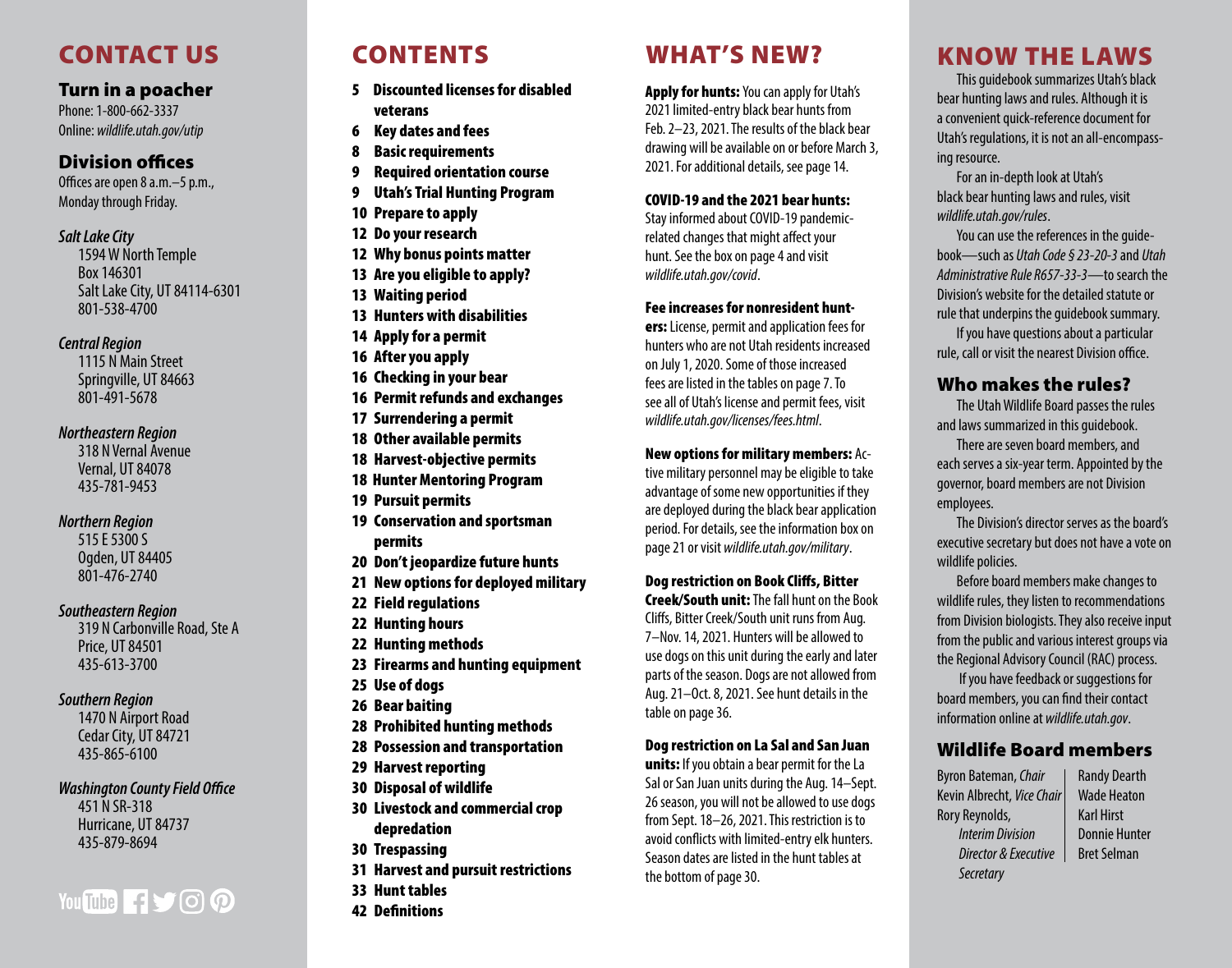# Utah Black Bear Guidebook • 2021 *Utah Black Bear Guidebook • 2021*

# <span id="page-2-0"></span>How will COVID-19 affect the bear hunts?

Although the COVID-19 pandemic has drastically affected all of our lives, there are currently no plans to close any of Utah's 2021 bear hunts because of the virus.

With that said, there are federal, state and local regulations beyond our control, and we have no way to know exactly which regulations will be in place from month to month.

You can learn about those regulations—and stay informed about any other pandemic-related changes—by visiting *wildlife.utah.gov/covid*.

We will also use email and our social media channels to communicate changes that may affect you and your hunt. Visit *wildlife.utah.gov/stay-connected.html* to sign up for email updates and to follow us on Facebook, Twitter, Instagram and YouTube.

We hope you and your loved ones have fun, successful hunts in 2021 stay safe out there!

Find updated maps and boundaries: Unit boundaries change every year. Use the Utah Hunt Planner to find unit maps, boundaries and information on the hunts you want to apply for. Learn more at *wildlife.utah.gov/huntplanner*.

Updated season dates: Season dates change every year. For details, see the tables that start on [page 33.](#page-16-2)

#### Important reminders

**Hunting license required:** Before you can apply for or obtain a 2021 black bear hunting permit, bonus point or pursuit permit, you must have a valid Utah hunting or combination license. Please see [page 9](#page-4-3) for more information.

**Applying for a bait station: You may apply** for the certificate of registration (COR) required to run a bait station beginning April 1, 2021. For additional details, see [page 27](#page-13-1).

Drawing results available March 3:

Results of the 2021 black bear drawing will be emailed on or before March 3. You can also visit *[wildlife.utah.gov](http://wildlife.utah.gov)* or call 1-800-221-0659 to see if you were successful. For more information, see [page 1](#page-7-2)6.

Unit closures available online: Any harvest-objective unit closures will be listed on

the hotline (1-888-668-5466) and posted at *[wildlife.utah.gov/bear](http://wildlife.utah.gov/bear)* by noon daily. Closures will take effect the following day.

#### Utah Hunter Mentoring Program:

Eligible mentors can share their bear permits with qualifying minors. For details, see the information box on page [18](#page-9-1) or visit *wildlife.utah.gov/mentoring*.

Utah's Trial Hunting Program: People

who haven't hunted black bears may be able to try it for the first time without taking Hunter Education. For details, see the information box on [page 9](#page-4-2).

Pack size restrictions: The maximum number of dogs that can be used to pursue a bear has been set at 16 for the spring and fall seasons. During all summer pursuit seasons and restricted summer pursuit seasons, there's an eight-dog maximum. For details, see page [20.](#page-10-2)

Guides and outfitters: If you're a Utahlicensed guide or outfitter—and you're accompanying a paying client to pursue black bear—you do not need a pursuit permit. To learn more, see page [32.](#page-16-1)

365-day pursuit permits: Pursuit permits are valid for 365 days from the day you buy them, but you may pursue bears only during the state's pursuit seasons. You'll find pursuit season dates on [page 6](#page-3-2) and pursuit restrictions on [page 31.](#page-15-1)

Age requirements: If you're 11 years old, but you'll turn 12 during 2021, you can apply for a permit to hunt bears in 2021. Please see [page 8](#page-4-1) for more information.

Discounted licenses for disabled veterans: To thank our servicemen and servicewomen, the Division offers discounted hunting and combination licenses to Utah veterans who were disabled in the line of duty. For details, see the box to the right.

**Private land:** The Division cannot quarantee access to any private land. Under certain circumstances, you must obtain written permission from the landowner or the landowner's authorized representative before hunting on private lands. For more information, please see *Trespassing* [on page 30.](#page-15-2)

**Guidebook correction:** If errors are found in this guidebook after it is printed, the Division will correct them in the online copy. Visit *[wildlife.utah.gov/guidebooks](http://wildlife.utah.gov/guidebooks)* to view digital versions of all the Division's guidebooks.

#### Protection from discrimination: The

Division receives federal financial assistance from the U.S. Fish and Wildlife Service. Under Title VI of the Civil Rights Act of 1964, Section 504 of the Rehabilitation Act of 1973, Title II of the Americans with Disabilities Act of 1990, the Age Discrimination Act of 1975, Title IX of the Education Amendments of 1972, the U.S. Department of the Interior and its bureaus prohibit discrimination on the basis of race, color, national origin, age, disability or sex. If you believe that you have been discriminated against in any program, activity or facility, or if you desire further information, please visit *www.doi.gov/pmb/eeo/public-civil-rights.*

#### Discounted licenses for disabled veterans

To thank our servicemen and servicewomen, the Division offers discounted hunting and combination licenses to Utah veterans who were disabled in the line of duty.

The discounted hunting license is \$25.50, instead of the \$34 full price. Likewise, the discounted combination license is \$28.50, instead of the \$38 full price. Either license is good for 365 days from the day you buy it. Discounted licenses are available online or from all Division offices listed on page 2.

To purchase a discounted hunting or combination license, you must be a Utah resident and have a qualifying service-connected disability of at least 20 percent.

To apply for a license online, please visit *wildlife.utah.gov/disabledvet* and complete the online form. If you need assistance, please call the nearest Division office.

If you choose to visit a Division office to purchase your license, simply bring the verification of service-connected disability documentation that the Department of Veterans Affairs issued to you. You can find additional resources for

hunters and anglers with disabilities at *wildlife.utah.gov/disabled-access*.

**Division funding:** The Division is mostly funded by the sale of hunting and fishing licenses and through federal aid made possible by an excise tax on the sale of firearms and other hunting- and fishing-related equipment.

wildlife.utah.gov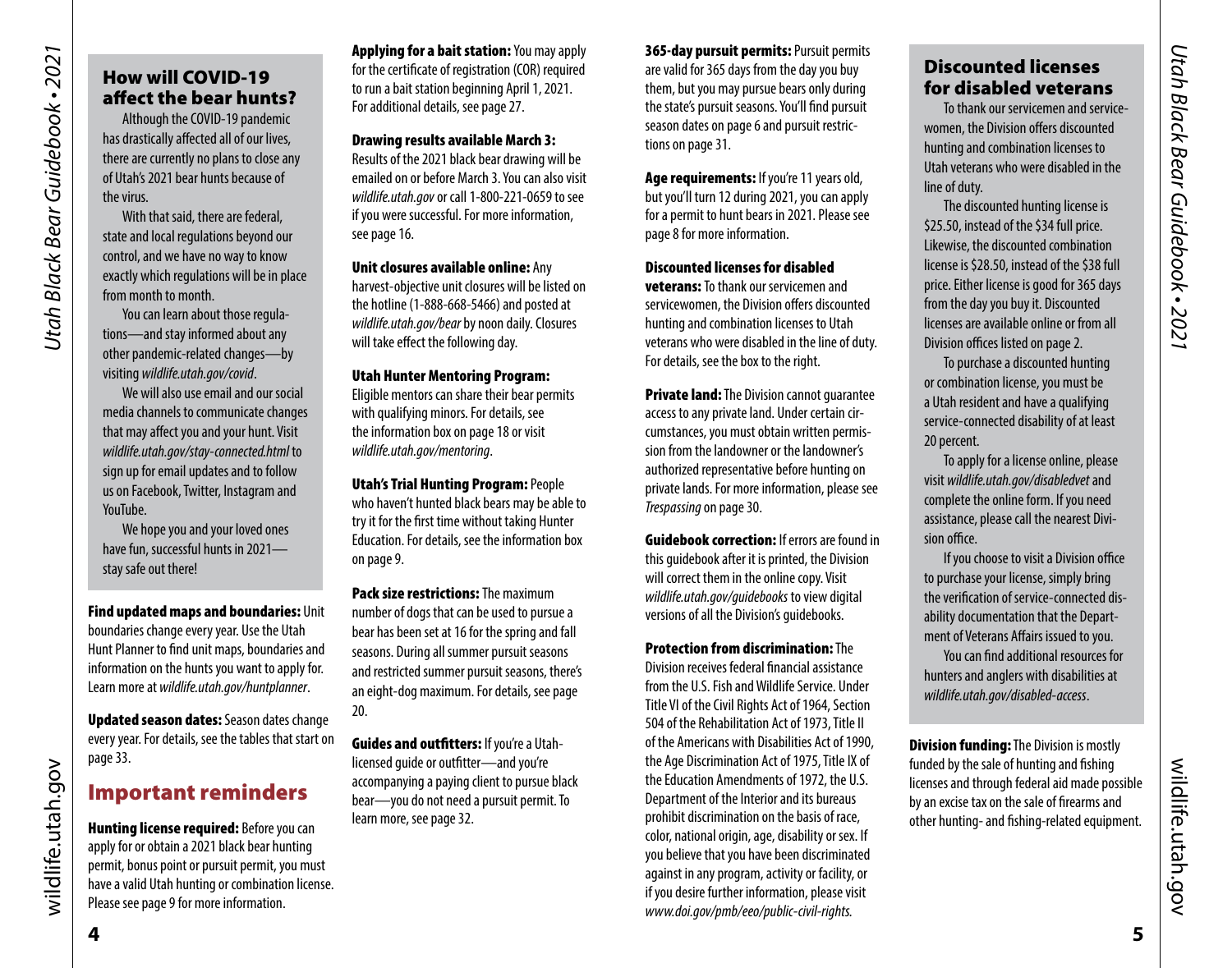# <span id="page-3-3"></span>KEY DATES

*Utah Black Bear Guidebook • 2021*

<span id="page-3-0"></span>Utah Black Bear Guidebook • 2021

# Hunt applications

| Start applying online                            | Feb. 2, 2021   |  |  |  |
|--------------------------------------------------|----------------|--|--|--|
| Application deadline                             | Feb. 23, 2021  |  |  |  |
| Drawing results available                        | March 3, 2021  |  |  |  |
| Harvest-objective permit<br>sales begin          | March 11, 2021 |  |  |  |
| Remaining permits go on<br>sale, if available    | March 11, 2021 |  |  |  |
| Hunt season dates                                |                |  |  |  |
| Season dates vary. For all season dates, see the |                |  |  |  |
| hunt tables that begin on page 33.               |                |  |  |  |

#### <span id="page-3-2"></span>Pursuit season dates (units not designated as restricted)

| Spring | April 3-May 31,<br>2021 |
|--------|-------------------------|
| Summer | July 7–Aug. 7,<br>2021  |
| Fall   | Nov. 4-14, 2021         |

#### Pursuit season dates for restricted pursuit units

The Book Cliffs, La Sal and San Juan units are Utah's only restricted pursuit units. Restrictions apply during the spring, early summer and late summer pursuit seasons. To learn more about applying for and using restricted pursuit permits, see [pages 11](#page-5-1) an[d 32.](#page-16-3)

| Spring<br>(all three units, restricted<br>only for nonresidents) | April 3-May 31,<br>2021 |
|------------------------------------------------------------------|-------------------------|
| Early summer<br>(all three units)                                | July 5-16, 2021         |
| Late summer<br>(all three units)                                 | July 19-31,<br>2021     |

# FEES

# Resident license fees

| License                                                                                       | Fee                                |
|-----------------------------------------------------------------------------------------------|------------------------------------|
| 365-day hunting license<br>(age 13 and under)                                                 | \$11                               |
| 365-day hunting license<br>(ages 14–17)                                                       | \$16                               |
| 365-day hunting license<br>(ages 18-64)                                                       | \$34                               |
| 365-day hunting license<br>(age 65 and older)                                                 | \$25                               |
| 365-day hunting license<br>for disabled veterans<br>(see details in the box on<br>page 5)     | \$25.50                            |
| Multi-year hunting<br>license (age 18 and<br>older)                                           | \$33 per year, up<br>to five years |
| 365-day combination*<br>license (ages 14-17)                                                  | \$20                               |
| 365-day combination*<br>license (ages 18–64)                                                  | \$38                               |
| 365-day combination*<br>license (age 65 and<br>older)                                         | \$29                               |
| 365-day combination<br>license for disabled<br>veterans (see details in<br>the box on page 5) | \$28.50                            |
| Multi-year combination*<br>license (age 18 and<br>older)                                      | \$37 per year, up<br>to five years |

*\* A combination license allows you to hunt or fish in Utah and also allows you to fish with a second pole.*

#### Nonresident license fees

New this year: License, permit and application fees for nonresident hunters increased on July 1, 2020. The increased license fees are listed in the following table. For a complete list of Utah's license and permit fees, visit *wildlife.utah.gov/licenses/fees.html*.

| License                                                                  | Fee                                |
|--------------------------------------------------------------------------|------------------------------------|
| 365-day hunting license<br>(age 17 and younger)                          | \$29                               |
| 365-day hunting license<br>(age 18 and older)                            | \$72                               |
| Multi-year hunting<br>license (up to five years)<br>for age 18 and older | \$71 per year, up<br>to five years |
| 365-day combination*<br>license (age 17 and<br>younger)                  | \$33                               |
| 365-day combination*<br>license (age 18 and<br>older)                    | \$98                               |
| Multi-year combination*                                                  | \$97 per year, up                  |

Multi-year combination\* license (age 18 and older) to five years

*\* A combination license allows you to hunt or fish in Utah and also allows you to fish with a second pole.*

#### Resident permit fees

| Bear pursuit permit                       | \$30   |
|-------------------------------------------|--------|
| Bear restricted pursuit permit            | \$30#  |
| Bear harvest-objective permit             | \$83   |
| Bear limited-entry permit                 | \$83#  |
| Bear multi-season limited-entry<br>permit | \$166# |

*‡ In addition to the above fees, you will also be charged a \$10 nonrefundable application fee if you apply in the hunt drawing.*

#### <span id="page-3-1"></span>Nonresident permit fees

New this year: License, permit and application fees for nonresident hunters increased on July 1, 2020. The increased permit fees are listed in the following table. For a complete list of Utah's license and permit fees, visit *wildlife.utah.gov/licenses/fees.html*

| Bear pursuit permit                       | \$155  |
|-------------------------------------------|--------|
| Bear restricted pursuit permit            | \$155f |
| Bear harvest-objective permit             | \$354  |
| Bear limited-entry permit                 | \$3547 |
| Bear multi-season limited-entry<br>permit | \$546f |

*†In addition to the above fees, you will also be charged a \$15 nonrefundable application fee if you apply in the hunt drawing.*

#### Other permit types

| <b>Bait station certificate of</b> | \$10 |
|------------------------------------|------|
| registration (See Bear baiting on  |      |
| page 26)                           |      |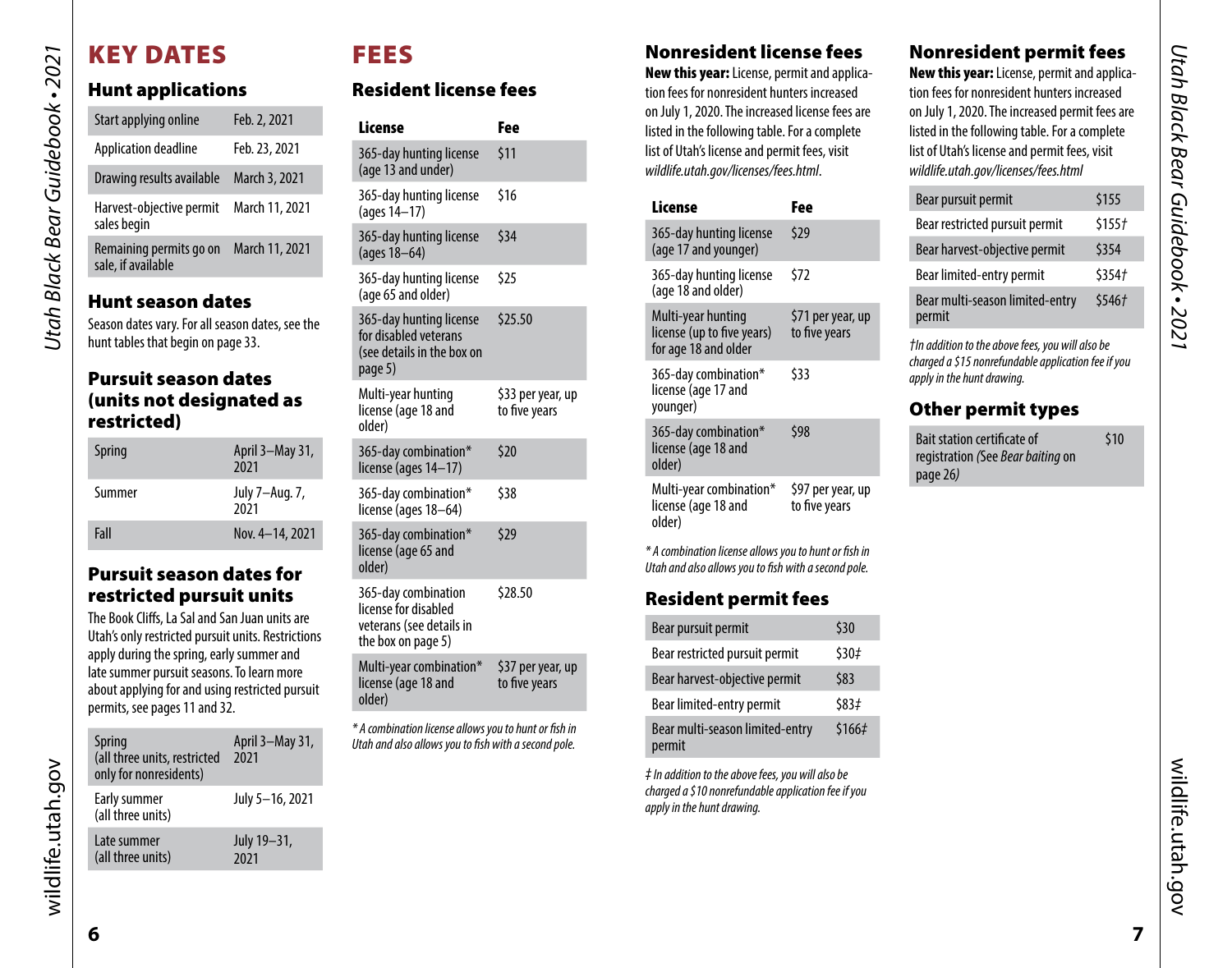# BASIC REQUIREMENTS

Are you planning to hunt or pursue black bears in Utah this year? Before you apply for a permit, make sure you meet Utah's age, hunter education and license requirements.

# <span id="page-4-1"></span>Are you old enough?

*Utah Code §§ 23-19-22.5 and 23-20-20* 

*Utah Black Bear Guidebook • 2021*

<span id="page-4-0"></span>Utah Black Bear Guidebook • 2021

To hunt or pursue a black bear in Utah, you must be at least 12 years old by Dec. 31, 2021.

Note: If you're 11 years old, but you'll be 12 by Dec. 31, 2021, you may apply for and obtain a black bear permit this year. All sales are final.

If you're younger than 18, you can apply to participate in the Utah Hunter Mentoring Program. For details on the program, see the information box on page [18](#page-9-1) or visit *wildlife.utah.gov/mentoring*.

#### Adults must accompany youth

*Utah Code § 23-20-20*

While hunting with any weapon, a person under 14 years old must be accompanied by his or her parent, legal guardian or other responsible person who is 21 years of age or older and who has been approved by the parent or guardian.

A person at least 14 years old and under 16 years old must be accompanied by a person 21 years of age or older while hunting with any weapon.

The Division encourages adults to be familiar with hunter education guidelines or to complete the hunter education course before accompanying youth into the field.

While in the field, the youth and the adult must remain close enough for the adult to see and provide verbal assistance to the young hunter. Using electronic devices, such as walkie-talkies or cell phones, does not meet this requirement.

#### Have you passed hunter education? *Utah Code § 23-19-11 and Utah Admin. Rule R657-23*

If you were born after Dec. 31, 1965, you

must provide proof that you've passed a hunter education course approved by the Division before you can apply for or obtain a hunting license or a bear permit.

The only exception to this law is for individuals who are participating in the Division's Trial Hunting Program. You can find details about the program in the box on the next page or by visiting *wildlife.utah.gov/trial*.

#### Proof of hunter education

You can prove that you've completed hunter education by obtaining a hunter education card (called a "blue card" in Utah) or if you have a verified hunter education number on file with the Division. The number is assigned when you complete hunter education and your blue card is issued.

#### How to take hunter education

To get started, you should visit *wildlife.utah.gov/huntereducation*. You'll see links to various traditional and online hunter education courses. Follow the instructions on the website to obtain a hunter education registration certificate (required) and to register for a course online.

If you need assistance, please contact your local Division office or call 801-538-4727.

When you finish the course, your instructor will verify your course completion in the online hunter education system. At that point, you will be able to apply for or obtain permits in the Division's hunt drawings, and your hunter education registration certificate will become your hunting license.

Approximately four to six weeks after you complete the course, you will receive your blue card by mail.

You should also keep the following in mind:

- •Hunters under the age of 16 must be accompanied by an adult while hunting.
- Regardless of when a student graduates, all hunting regulations (such as season dates and bag limits) will apply.
- •Students who are planning to hunt out of state should allow enough time for their hunter education card to arrive in the mail.

#### New to Utah?

If you become a Utah resident, and you've completed a hunter education course in another state, province or country, you must obtain a Utah blue card before you can buy a resident hunting license. You can obtain a Utah blue card at any Division office by providing proof that you've completed a hunter education course approved by the Division.

# <span id="page-4-3"></span>Do you have a license?

*Utah Code §§§ 23-19-1, 23-19-22 and 23-20-3*

You must have a current Utah hunting or combination (hunting and fishing) license before you can:

- •Apply for or obtain a black bear permit or bonus point of any kind
- •Purchase a black bear pursuit permit Licenses are available at *[wildlife.utah.gov](http://wildlife.utah.gov)*

and from license agents and Division offices. Be sure to double check the date on your

license before you apply for any permits or points. As long as your license is valid on the date you submit your application, you don't have to purchase a new license for the actual hunt.

For example, assume that your license expires on June 21, 2021. If you apply before that date, you do not have to purchase a new license for your hunt. All hunting and combination licenses are valid for 365 days from the date of purchase.

New this year: All of the license, permit and application fees for nonresident hunters increased on July 1, 2020. For details, see page [7](#page-3-1) or visit *wildlife.utah.gov/licenses/fees.html.*

#### Carry your permit

If you are successful in obtaining a black bear permit of any kind, you must have it on your person while in the field. You cannot alter your license or permit, nor can you sell, transfer or loan either of them to another person.

#### <span id="page-4-4"></span>Have you completed the orientation course?

Before you can apply for or obtain a bear permit (of any kind) or a bonus point, you must complete an online bear orientation course. You will find the orientation course online at *[wildlife.utah.gov/bear](http://wildlife.utah.gov/bear)*.

After you successfully complete the course, you will be able to apply for or obtain your permit.

#### <span id="page-4-2"></span>Utah's Trial Hunting Program

*Utah Admin. Rule R657-68*

Have you ever wanted to bring your spouse, child or friend along on a hunt and give them a chance to try hunting? Now, they can join you on your next bear hunt.

Utah's Trial Hunting Program allows anyone over the age of 12 to try hunting for a few years—while accompanied by a licensed hunter over the age of 21 before taking a Hunter Education course.

The program applies to hunts for many different species, including black bears. To sign up for the program or to learn more about it, visit *wildlife.utah.gov/trial*.

wildlife.utah.gov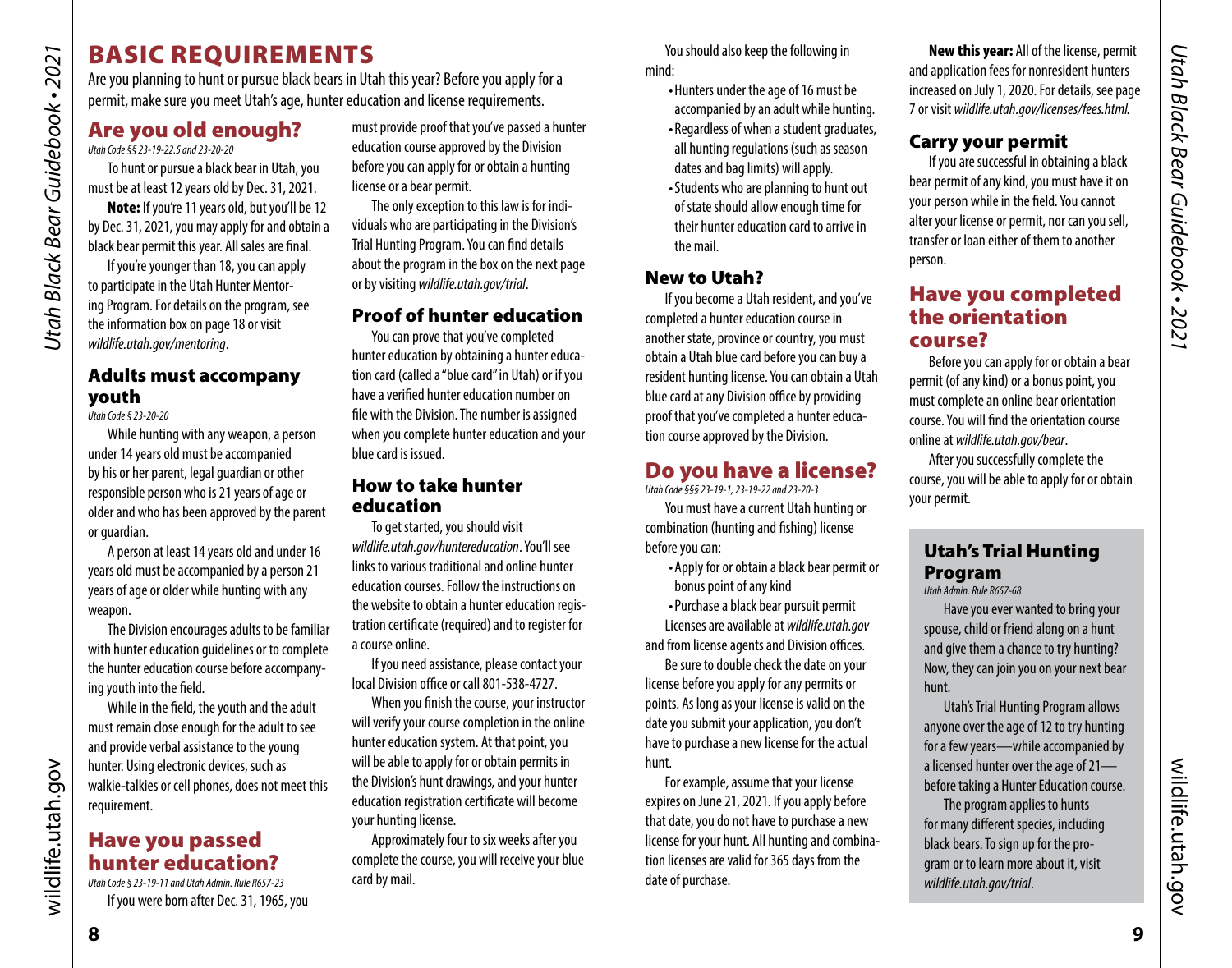# PREPARE TO APPLY

#### *Utah Admin. Rule R657-62-19*

*Utah Black Bear Guidebook • 2021*

<span id="page-5-0"></span>Utah Black Bear Guidebook • 2021

To participate in Utah's black bear hunt, you need to obtain a permit. The Division distributes permits for limited-entry hunts and restricted pursuit through the black bear drawing. You can apply for the drawing from Feb. 2–23, 2021. It will be easier to apply if you are thoroughly prepared before you begin the application process. This part of the guidebook will help you find the information and resources you need in order to apply.

Verify your residency Before you apply for any black bear hunts, it's important to know whether you are a legal resident of the state of Utah. Although residents and nonresidents can apply for most of the same types of permits, there are some differences in permit fees and availability. See the definition of residency on [page 43](#page-21-0) to determine if you are a resident or a nonresident.

# Complete the orientation course

Before you can apply for or obtain any kind of bear permit or bonus point, you must complete the online bear orientation course, which includes an ethics component.

The course is an annual requirement, so even if you took it last year, you will need to complete it again this year. You will find the orientation course online at *[wildlife.utah.gov/bear](http://wildlife.utah.gov/bear)*.

# Understand permit types

*Utah Admin. Rule R657-33-3 and R657-33-4*

You may not apply for or obtain more than one permit to harvest a black bear in 2021. You can, however, obtain a bear pursuit permit in addition to a limited-entry or harvest-objective permit.

If you want to hunt or pursue a black bear in Utah, your permit options are as follows:

# Hunting permits

There are three different types of bear hunting permits in Utah.

#### <span id="page-5-2"></span>Limited-entry permits

These permits are available for any legal weapon hunts. If you obtain one of these permits, it authorizes you to harvest one black bear in the area and season specified on your permit.

You must use the appropriate weapon type and method for your hunt. To learn more about legal hunting methods (spot-and-stalk, bait and use of dogs), see the *Field Regulations* section that begins on [page 22.](#page-11-1)

How to obtain one: Apply for a limitedentry permit in the black bear drawing. For details, see [page 14](#page-7-1).

#### Multi-season limited-entry permits

This permit authorizes you to use any legal weapon to harvest one black bear in the area and multiple limited-entry seasons specified on your permit.

You must use the appropriate weapon type and method for the seasons you are hunting. To learn more about legal hunting methods (spot-and-stalk, bait and use of dogs), see the *Field Regulations* section that begins on [page 22.](#page-11-1)

How to obtain one: Apply for a multiseason limited-entry permit in the black bear drawing. For details, see [page 14.](#page-7-1)

#### Harvest-objective permits

Biologists have set harvest objectives (quotas) for the number of bears that can be taken on certain units. When the objective is met, the unit closes to bear hunting for the rest of the season.

The harvest-objective permit allows you to use any legal weapon to harvest one bear on any harvest-objective hunting unit until the season ends or the unit's harvest objective has been met. (There are additional restrictions on the fall harvest-objective hunts. For details, see [page 18](#page-9-3).)

**How to obtain one: Purchase a harvest**objective permit at *[wildlife.utah.gov](http://wildlife.utah.gov)*, from a license agent or at any Division office. For details, see [page 18](#page-9-3).

#### Pursuit permits

There are two different types of bear pursuit permits in Utah:

#### <span id="page-5-1"></span>Restricted pursuit permit

This limited-entry permit authorizes you to pursue, but not kill, black bears during the restricted pursuit season listed on your permit on only one of the following units:

- •Book Cliffs
- •La Sal
- •San Juan

The permit is also valid for all pursuit seasons on all other units, except the other restricted pursuit units during their restricted seasons. For a list of restricted pursuit units and season dates, see the hunt table on [page](#page-20-1)  [41.](#page-20-1) For more information on using this permit, see [page 32](#page-16-3).

Reminder: There are spring restricted pursuit seasons for nonresidents on the Book Cliffs, La Sal and San Juan units. The spring pursuit seasons on those units are not restricted for resident pursuers.

**How to obtain one: Apply for a** restricted pursuit permit in the black bear drawing. The drawing is also the only way for nonresident pursuers to obtain restricted pursuit permits for the spring restricted pursuit seasons described above. (Important: Residents who want to pursue bears on those three units during their spring seasons can do so by purchasing pursuit permits at *[wildlife.utah.gov](http://wildlife.utah.gov)*,

#### Participate in surveys *Utah Admin. Rule R657-33-24*

If the Division contacts you about your bear hunting or pursuit experience, please participate in the survey, regardless of your success. Your participation helps the Division evaluate population trends, assess harvest success and collect other valuable information.

from a license agent or at any Division office.)

If you apply for a restricted pursuit permit but don't draw one, you will receive a restricted pursuit permit bonus point. For details, see [page 12](#page-6-1).

Please keep in mind that you must complete the online bear orientation course before applying for a restricted pursuit permit.

#### Pursuit permit

This permit authorizes you to pursue, but not kill, black bears on any unit that is not designated as restricted during all three pursuit seasons. (For all pursuit season dates, see [page 6](#page-3-2).)

Reminder: Nonresidents with pursuit permits may not use them on any restricted pursuit units unless they are accompanying someone who possesses a valid restricted pursuit permit or hunting permit for that unit and season. Residents may use a pursuit permit on restricted pursuit units during the spring pursuit season.

For a complete list of units where you can use a bear pursuit permit, visit *[wildlife.utah.gov/](http://wildlife.utah.gov/maps)huntplanner*.

How to obtain one: Purchase a pursuit permit at *[wildlife.utah.gov](http://wildlife.utah.gov)*, from a license agent or at any Division office. For details, see [page 19.](#page-9-2)

wildlife.utah.gov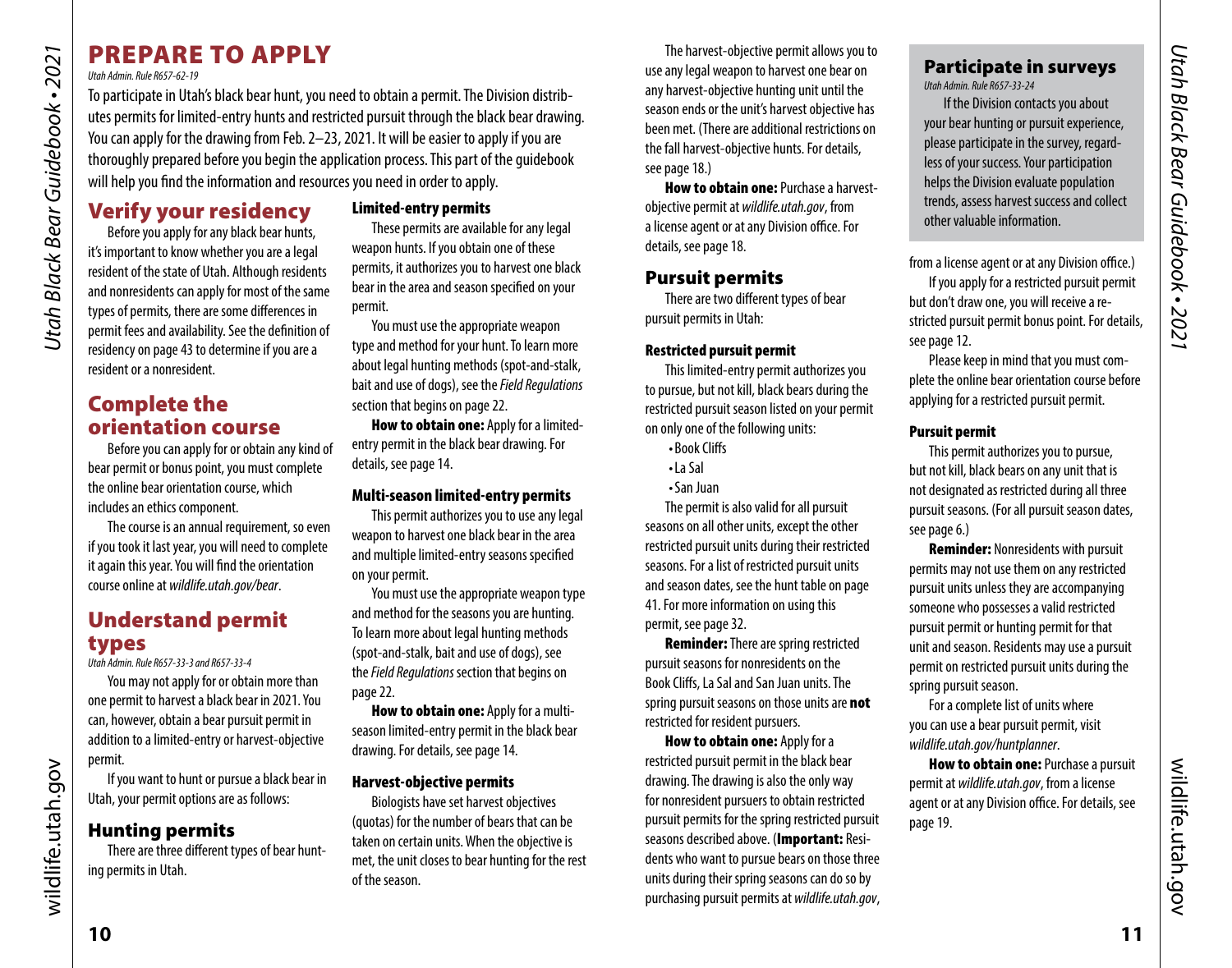# <span id="page-6-0"></span>Utah Black Bear Guidebook • 2021 *Utah Black Bear Guidebook • 2021*

#### Do your research

*Utah Admin. Rule R657-33-3 and R657-33-4* It's important to be sure of the details before applying for a hunt. You don't want to accidentally apply for the wrong hunting unit or season.

#### Review the hunt tables

All of the black bear hunts you can apply for are listed in the hunt tables that begin on [page 33.](#page-16-2) You will need to use the hunt numbers associated with the hunts in order to apply for permits. Please keep in mind that hunt names and boundaries may change from year to year.

#### See maps and boundaries online

You'll find detailed maps and boundary descriptions for all black bear hunts at *wildlife.utah.gov/huntplanner*.

#### Obtain permission to hunt private property

Utah's trespassing laws are very specific about what private lands you may and may not access. If you obtain written permission from the landowner, you know you'll be able to access the land you want to hunt.

And by obeying Utah's trespassing laws, you will avoid citations, fines, the loss of your harvested animal and other legal penalties.

You can find Utah's trespassing laws on [page 30.](#page-15-2)

Please keep in mind that the Division cannot guarantee access to private land, and the agency does not have the names of landowners who own property where hunts occur.

#### <span id="page-6-1"></span>Why bonus points matter

*Utah Admin. Rules R657-62-8 and R657-62-19*

Utah's bonus point system has been put in place to increase your chance of drawing a black bear hunting permit or restricted pursuit permit. Knowing more about the points system may be helpful during the application process.

You will receive a bonus point every year you apply for a bear permit or restricted pursuit permit but don't draw one.

There is an application fee for each bonus point you apply for. The application fee is \$10 for residents and \$15 for nonresidents. The application period is Feb. 2–23, 2021.

If you don't want to hunt a bear in the current year, you may apply for a bonus point by completing the orientation course and selecting the appropriate bonus point code (BER).

You may only apply for a bear bonus point if you are eligible to apply for a bear permit or a restricted pursuit permit.

You may apply for a bear hunting permit or a bear hunting bonus point, but NOT both.

You may apply for both a bear hunting permit and a restricted pursuit permit bonus point.

Reminder: Permit surrender rules have changed, and they could affect the bonus points you've accrued for black bear. If you draw a multiseason permit or a spring limitedentry permit of any kind—and you need to surrender it—be sure to do so before the spring season opens. If you do, you'll get your accrued bonus points back, but you won't earn a point for the current year. (For other seasons, there's a 30-day surrender requirement if you want to get your previously acquired bonus points back, but there aren't 30 days between when you receive your permit and the spring season opener.)

If you draw a limited-entry bear hunting permit for the summer or fall season, and you need to surrender it, be sure to do so at least 30 days before your hunting season opens. If you do, you'll get your accrued bonus points back, but you won't earn a point for the current year.

Important: If you have a limitedentry bear hunting permit for the summer or fall season, and you surrender

it less than 30 days before your season begins, you will lose your accrued bonus points and not earn a point for the current year. As long as you surrender your permit before the season opens, any applicable waiting periods will be waived.

For detailed information on how your bonus points work in the drawing, visit *wildlife.utah.gov/huntingpermits*.

#### Are you eligible to apply?

Before you submit your application, be sure you are eligible to participate in the black bear drawing.

#### You may not apply if...

You **cannot** apply for a bear permit or a restricted pursuit permit or obtain a bonus point if any of the following conditions apply:

- •You have not completed the orientation course.
- •Your bear hunting privilege has been suspended.
- •You're under a waiting period for a black bear hunting permit or restricted pursuit permit.
- •You don't have a hunting or combination license.

#### Waiting period

*Utah Admin. Rule R657-62-19*

If you obtain a bear limited-entry or restricted pursuit permit, there is a two-year waiting period before you can apply for another bear limited-entry permit, restricted pursuit permit or bonus point.

For example, if you obtain a bear permit in 2021, you may not apply for a bear permit until 2024.

The waiting period gives other hunters a better chance at drawing a limited-entry permit or restricted pursuit permit.

You may obtain a bear harvest-objective permit while under a waiting period for a bear limited-entry permit. You will not begin a new waiting period if you purchase a harvestobjective permit.

#### Permits obtained after the drawing *Utah Admin. Rule R657-62-15*

If you're under a waiting period for black bear, you can still obtain any limited-entry bear permit that remains after the drawing, but your waiting period will begin again.

For example, if you have one year left on your bear waiting period, and you buy a bear limited-entry permit—or restricted pursuit permit—that remains available after the drawing, you'll begin a new two-year waiting period.

#### Hunters with disabilities

*Utah Admin. Rule R657-12*

Utah provides special hunting accommodations for people with disabilities. These accommodations include the opportunity to hunt with a companion, hunt from a vehicle, and receive special season extensions.

To learn more about hunting accommodations for people with disabilities, please visit *[wildlife.utah.gov/disabled](http://wildlife.utah.gov/disabled)* or call any Division office.

wildlife.utah.gov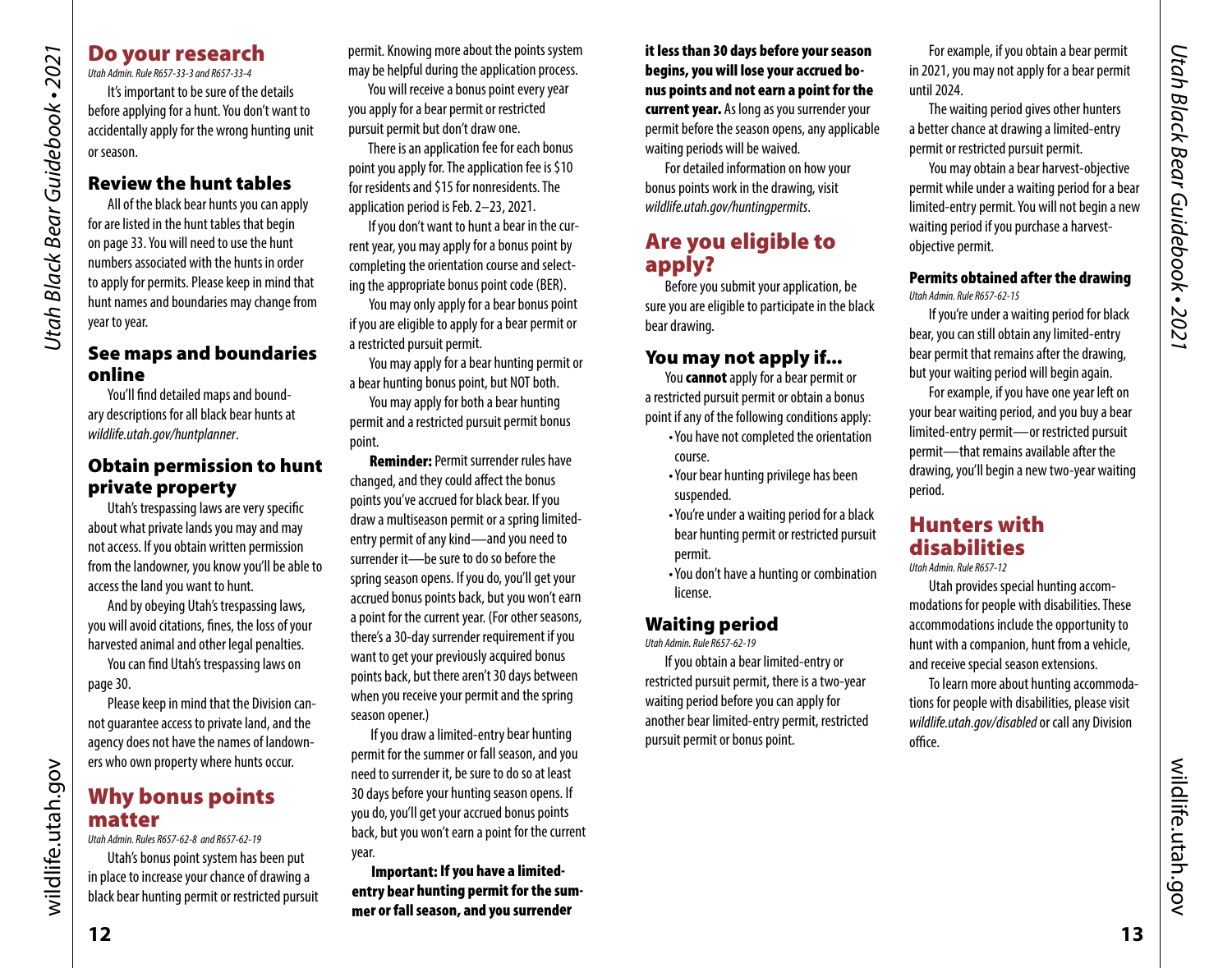# <span id="page-7-1"></span><span id="page-7-0"></span>APPLY FOR A PERMIT

*Utah Admin. Rule R657-33-3, R657-33-27, R657-42 and R657-62* 

The process of applying for a black bear permit is fairly straightforward, if you've prepared ahead of time and completed the orientation course (see [page 9\)](#page-4-4). You will avoid unnecessary stress if you apply for the drawing before the last day of the application period.

# Important dates

If you are planning to apply for a 2021 black bear permit, please be aware of the following dates and deadlines.

#### February 2: Apply online for a permit or bonus point

Beginning Feb. 2, 2021, both residents and nonresidents can apply for a bear permit—or a bonus point—online at *[wildlife.utah.gov](http://wildlife.utah.gov)*.

You can also apply by calling any Division office during regular business hours (8 a.m. to 5 p.m. MST, Monday through Friday).

To apply for a resident permit, you must be a resident on the date the permit is purchased. March 3, 2021 is considered the purchase date of the permit and the date by which you must establish residency in the state of Utah. Only nonresidents may apply for nonresident permits. To determine whether you're a resident, please see the definition on [page 43](#page-21-0).

Here's what you need to know in order to apply for any type of bear limited-entry permit, a restricted pursuit permit, a bonus point or a restricted pursuit permit bonus point:

- •You must first complete the orientation course. You will find the course online at *wildlife.utah.gov/bear*.
- •You may select up to three hunt choices when applying for any type of bear limited-entry permit or restricted pursuit permit.
- •You cannot apply for both a bear limitedentry permit and a bonus point.
- •Group applications are not accepted.
- •If you draw a permit for a hunt that allows bait, you can bait bears, but you must obtain a certificate of registration

before you set up a bait station. For more information on this requirement, see [page](#page-13-1)  [27](#page-13-1).

•There are special requirements if you want to pursue bears on a restricted pursuit unit during one of the restricted pursuit seasons. See page [32](#page-16-3) to learn more about these permits and their requirements. •If you apply for a restricted pursuit permit but do not draw one, you will receive a restricted pursuit permit bonus point. When you submit your application, you'll be charged an application fee for each hunt type or bonus point you applied for. The application fee is \$10 for residents and \$15 for nonresidents. If you purchase your hunting or combination

license during the application process, you'll also be charged a license fee.

Permit fees will be charged after the drawing, if you obtain a permit.

You can use American Express, Discover, MasterCard and VISA credit or debit cards as payment, and they must be valid through April 2021. You can also use a pre-paid credit card.

Please keep in mind that the Division is not responsible for any bank charges incurred for the use of credit or debit cards. To change the credit or debit card associated with your application, call 1-800-221-0659.

#### February 23: Deadline for permit applications and bonus points

*Utah Admin. Rule R657-62*

If you want to participate in the drawing for any type of bear limited-entry permit, a restricted pursuit permit, a bonus point or a restricted pursuit permit bonus point, you must apply online or by phone no later than Feb. 23, 2021. There's an 11 p.m. MST deadline for

online applications and a 5 p.m. MST deadline for phone applications. To apply, simply visit *[wildlife.utah.gov](http://wildlife.utah.gov)* or call any Division office.

#### *Withdrawing and resubmitting your application*

Did you make a mistake in your online permit application? Simply withdraw your original online application and submit a new. correct application before 11 p.m. MST on Feb. 23, 2021.

You must have your confirmation number, your customer ID and your date of birth in order to withdraw your application. For each new application you submit, you will be charged a nonrefundable application fee. The application fee is \$10 for residents and \$15 for nonresidents.

If you need help with your online application, please call any Division office before 5 p.m. MST on Feb. 23, 2021. A Division employee will be available to assist you.

#### February 23: Deadline for withdrawing your application

If you decide not to hunt, you can withdraw your online permit application at no additional cost until 11 p.m. MST on Feb. 23, 2021.

Please remember that the application fee is not refundable.

#### <span id="page-7-2"></span>March 3: Drawing results available

By March 3, 2021, you'll receive an email that lists your drawing results. You can also learn your drawing results by visiting *[wildlife.utah.gov](http://wildlife.utah.gov)* or by calling 1-800-221-0659.

To protect applicants' privacy—and to comply with governmental records access laws—you'll receive access to only your own drawing results.

If you draw a hunting permit, you'll receive your permit in the mail in mid-March.

Please be aware that if you receive your permit, and then the credit card you used for payment is refused, your permit becomes invalid and you may not participate in the bear

pursuit or hunt. If this happens, please call 1-800-221-0659 to resolve the problem.

#### March 11: Remaining permits available

Any permits remaining after the bear drawing will be available beginning March 11, 2021 at 8 a.m. MST. You can buy permits at *[wildlife.utah.gov](http://wildlife.utah.gov)* and at license agent locations and Division offices.

Remaining permits are available on a firstcome, first-served basis. You must complete the orientation course and have a valid hunting license or a combination license to buy one of these permits.

A license agent list is available online at *[wildlife.utah.gov/licenseagents](http://wildlife.utah.gov/licenseagents).* Before you visit any of the agents, contact them to verify their hours of operation.

Any bear limited-entry permit purchased after the season opens is not valid until three days after the date of purchase.

#### Are you allowed to possess a weapon?

*Utah Code §§ 76-10-503 and 76-10-512*

It is illegal under *Utah Code §§ 76-10-503* and *76-10-512* to possess or use a firearm, muzzleloader or any other dangerous weapon if you have been charged or convicted of certain offenses.

The purchase or possession of any hunting license, permit, tag or certificate of registration from the Division does not authorize the holder to legally possess or use a firearm, muzzleloader or any other dangerous weapon while hunting if they are otherwise restricted from possessing these weapons under Utah Code.

To determine whether you are allowed to possess a weapon, please review *Utah Code §§ 76-10-503* and *76- 10-512* or contact the law enforcement agency that oversees your case.

wildlife.utah.gov

wildlife.utah.gov

wildlife.utah.gov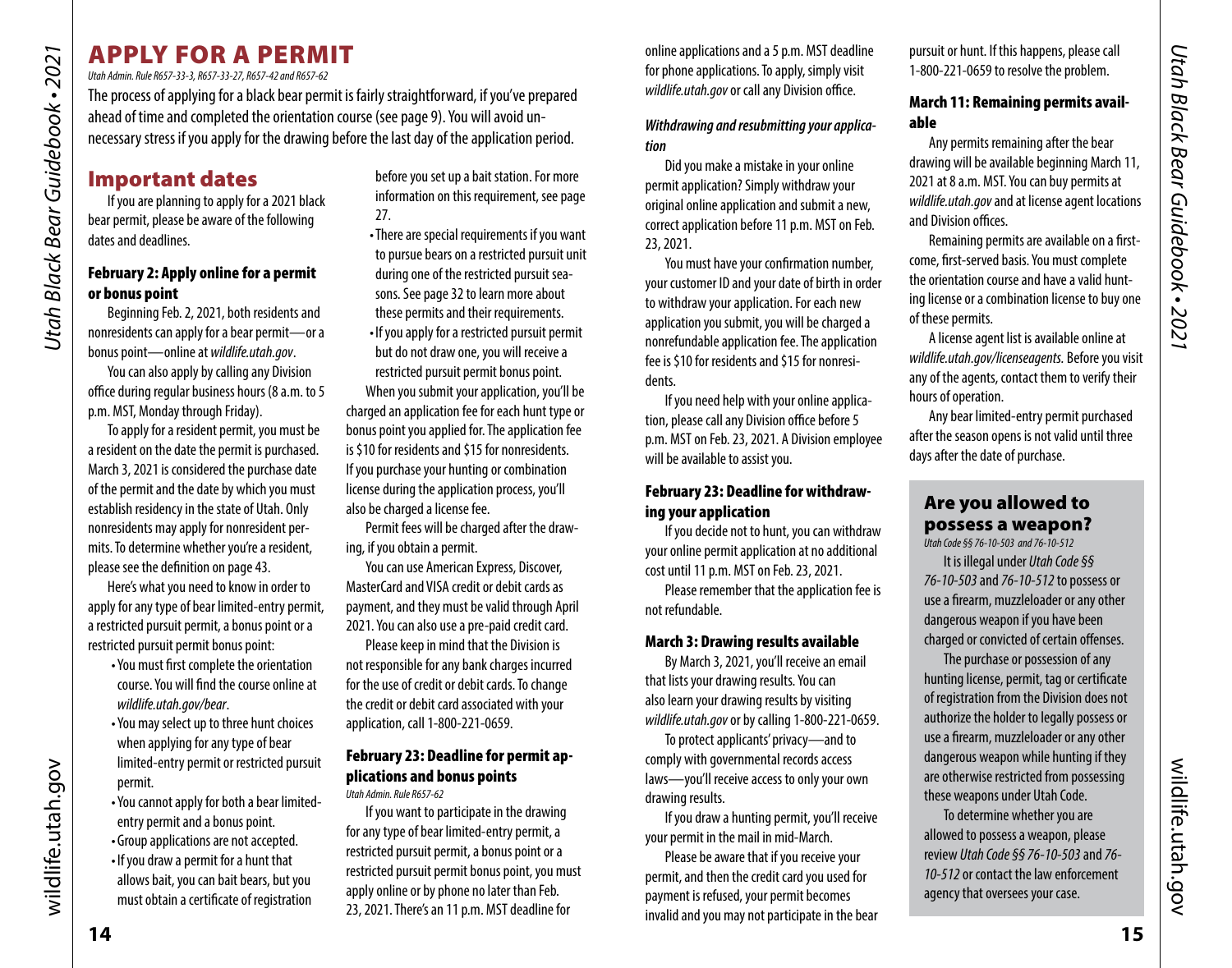# AFTER YOU APPLY

*Utah Admin. Rule R657-62-19*

*Utah Black Bear Guidebook • 2021*

<span id="page-8-0"></span>Utah Black Bear Guidebook • 2021

After the application period ends, the hunt drawing occurs. We appreciate your patience throughout the drawing process and in awaiting your results.

# Updating your personal information

A lot of things can change while you're waiting to find out if you drew a permit. If you need to update your name (because of marriage or divorce), your address or the credit card number associated with your application, please call 1-800-221-0659.

# Obtaining your drawing results

You will receive an email that contains your drawing results on or before March 3, 2021. You can also learn your drawing results by visiting *wildlife.utah.gov* or by calling 1-800- 221-0659.

To protect applicants' privacy—and to comply with governmental records access laws—you'll receive access to only your own drawing results.

# Obtaining permits

If you drew a limited-entry permit of any kind, you'll receive your permit in the mail in mid-March.

Please be aware that if you receive your permit, and then the credit card you used for payment is refused, your permit is not valid.

# Permit refunds and exchanges

*Utah Code §§ 23-19-38, 23-19-38.2 and Utah Admin. Rule R657-42*

#### Obtaining a refund

The Division rarely issues refunds for permits, licenses or certificates of registration, but there are some exceptions. To see if you're eligible for a refund, visit *[wildlife.utah.gov/refund](http://wildlife.utah.gov/refund)*.

#### Checking in your bear

Need to check in your bear? We strongly encourage you to make an appointment. Otherwise, you run the risk of not having someone available to help you.

When bears are checked at Division offices, a Division employee will do the following:

•Ask you the location of the harvest •Determine the sex of the bear

•Extract a small tooth to obtain accurate age information

The information and tooth sample are very important because they help the Division responsibly manage bear populations. We greatly appreciate your cooperation in this effort. To make the tooth extraction easier, you should prop the bear's mouth open before bringing it to a Division office. PLEASE DO NOT BRING FROZEN BEARS.

Reminder: If you are eligible for a refund, you must return your permit before the hunting season ends and then submit all required forms and accompanying paperwork within 90 days of the season ending in order to qualify for a full refund.

#### Exchanging a permit

You may not exchange your limited-entry permit for a different one. Utah's black bear limited-entry permits are now tied to a variety of different seasons, weapon types, hunting methods and harvest quotas.

Please be certain about the hunts you are interested in before you apply. You can see a complete list of hunts in the tables that begin on [page 33](#page-16-2).

# Surrendering a permit

*Utah Code § 23-19-38 and Utah Admin. Rule R657-42*

If you obtain a permit and decide not to use it, you may surrender the permit to any Division office. If your permit is for the summer or fall hunting season, we strongly encourage you to surrender it at least 30 days before the season opens.

Reminder: If you draw a multiseason permit or a spring limited-entry permit of any kind—and you need to surrender it—be sure to do so before the spring season opens. If you do, you'll get your accrued bonus points back, but you won't earn a point for the current year. (For other seasons, there's a 30-day surrender requirement if you want to get your previously acquired bonus points back, but there aren't 30 days between when you receive your permit and the spring season opener.)

If you draw a limited-entry bear hunting permit for the summer or fall season, and you need to surrender it, be sure to do so at least 30 days before your hunting season opens. If you do, you'll get your accrued bonus points back, but you won't earn a point for the current year.

Important: If you have a limitedentry bear hunting permit for the summer or fall season, and you surrender it less than 30 days before your season begins, you will lose your accrued bonus points and will not earn a point for the current year.

As long as you surrender your permit before the season opens, any applicable waiting periods will be waived.

#### Reallocated permits

Any limited-entry permit surrendered to the Division is reallocated through the drawing process. The Division will make a reasonable effort to contact the next person listed on the alternate drawing list.

Any person who accepts the offered reallocated permit must pay the applicable permit fee. That person will also lose any points they've accrued and incur a waiting period.

# Duplicate licenses

*Utah Code § 23-19-10 and Utah Admin. Rule R657-42*

If your unexpired license or permit is destroyed, lost or stolen, you can obtain a duplicate from a Division office or a license agent for \$10 or half of the price of the original license or permit, whichever is less.

To obtain a duplicate limited-entry permit, you must visit a Division office or a license agent.

The Division may waive the fee for a duplicate unexpired license or permit, provided you did not receive the original document.

Keep in mind that you can also use the Utah Hunting and Fishing app to legally carry hunting or combination licenses on a phone or tablet for all the members of your family. To download the app, visit *wildlife.utah.gov/mobileapp*.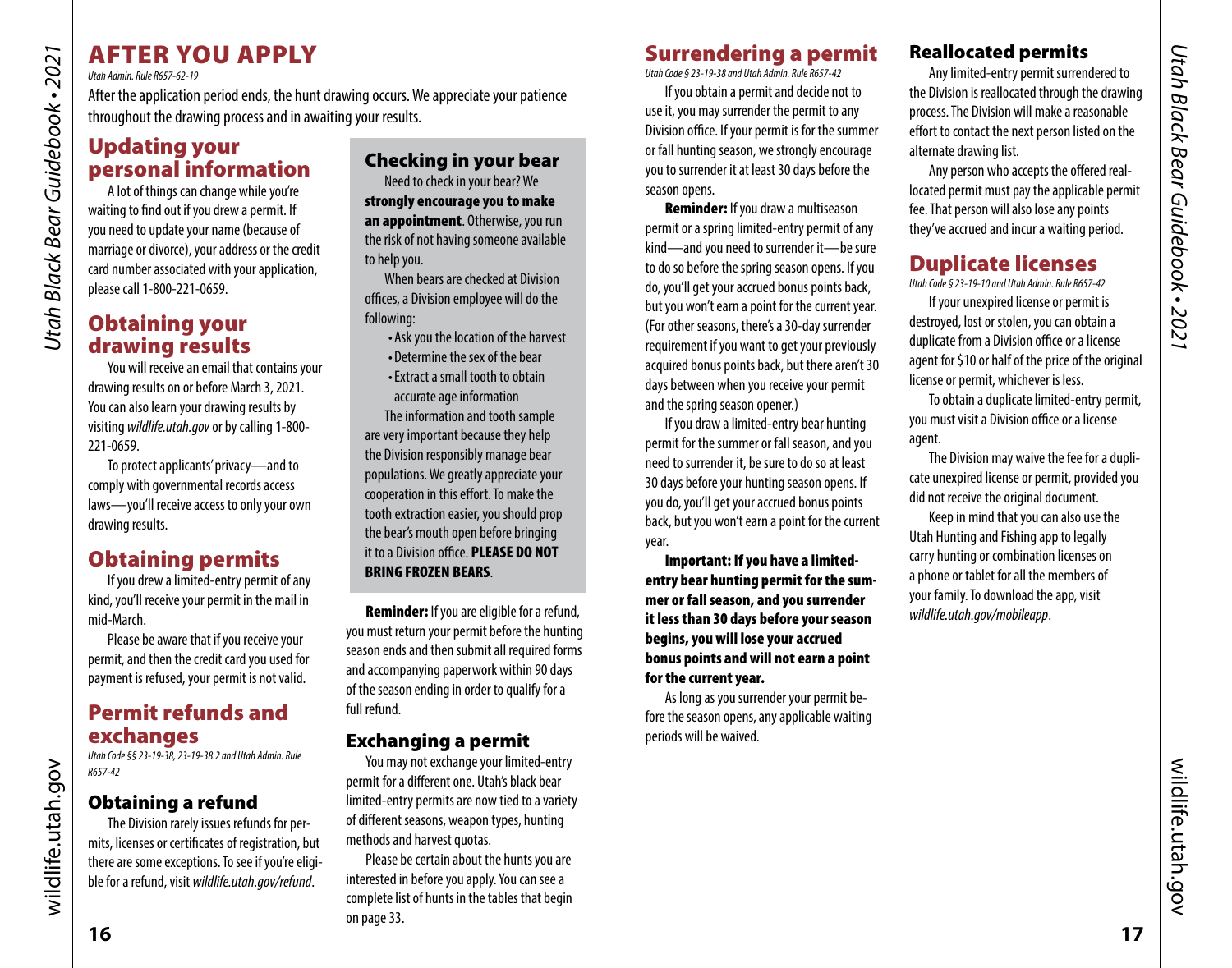# OTHER AVAILABLE PERMITS

*Utah Admin. Rule R657-33-3, R657-33-27, R657-42 and R657-62* 

If you did not draw any type of limited-entry permit in the black bear drawing, don't lose hope. You can still purchase permits that will allow you to hunt and pursue black bears during the 2021 season. This section explains which permits are available online and over the counter.

#### <span id="page-9-3"></span>Harvest-objective permits

*Utah Admin. Rule R657-33-29*

*Utah Black Bear Guidebook • 2021*

<span id="page-9-0"></span>Utah Black Bear Guidebook • 2021

The bear harvest-objective permit allows you to harvest one black bear on any harvestobjective hunting unit until the season ends or the unit's harvest objective has been met.

You may not use bait if you obtain a harvest-objective permit, and you may not use dogs during the fall harvest-objective hunt.

The harvest-objective permit is available to all eligible hunters, except those who drew a bear limited-entry permit (not including pursuit or restricted pursuit permits).

You may only obtain one permit to harvest a bear during the 2021 season.

#### <span id="page-9-1"></span>Hunter Mentoring program

*Utah Admin. Rule R657-67* The Utah Hunter Mentoring program allows any qualifying adult to share their hunting permits with resident youth.

Permits that are eligible for sharing under the Hunter Mentoring program include black bear permits as well as all big game, cougar, turkey, greater sagegrouse and sharp-tailed grouse permits. Only swan and sandhill crane permits may not be shared because they are subject to conflicting federal regulations.

To learn more about program eligibility and requirements and to download the application form, visit *wildlife.utah.gov/mentoring*.

#### March 11: Purchase a harvestobjective permit

*Utah Admin. Rule R657-33-30*

Before you purchase a harvest-objective permit, you must complete the bear orientation course, which you can find online at *wildlife.utah.gov/bear*.

Bear harvest-objective permits will be available to residents and nonresidents, beginning March 11, 2021 at 8 a.m. MST. To purchase a permit, you can visit a license agent, a Division office or *wildlife.utah.gov*.

Remember that any harvest-objective bear permit purchased after the season opens is not valid until three days from the date of purchase. As a result, the last day to purchase a 2021 harvest-objective permit is Nov. 11, 2021. We suggest that you purchase a permit early in the season because a unit may close at any time.

#### Harvest-objective unit closures *Utah Admin. Rule R657-33-31*

Harvest-objective permits are only valid for the 2021 season on any open harvest-objective unit.

Before you begin a hunting trip to a bear harvest-objective unit, you must call 1-888- 668-5466 or visit *wildlife.utah.gov/bear* to verify that the unit is still open. The phone line and website will be updated each day by noon. Updates become effective the following day, 30 minutes before official sunrise.

A harvest-objective unit is open to hunting until one of the following events occurs:

•The bear harvest objective for that unit is met.

•The hunting season ends. For season dates, see the hunt table on [page 38.](#page-19-0) After a harvest-objective unit closes, you may not use your harvest-objective permit to harvest a bear in that unit. You may, however, use your permit in any other harvest-objective units that are open in 2021.

#### <span id="page-9-2"></span>Pursuit permits

*Utah Admin. Rule R657-33-4*

You can purchase a pursuit permit online at *wildlife.utah.gov* or from a Division office or a participating license agent.

A pursuit permit authorizes you to pursue, but not kill, black bears on any unit that is not designated as restricted during all three pursuit seasons.

For all pursuit season dates, see *Key dates and fees* on [page 6](#page-3-3).

Reminder: Nonresidents with pursuit permits may not use them on any restricted pursuit units unless they are accompanying someone who possesses a valid restricted pursuit permit or hunting permit for that unit and season. Residents may use a pursuit permit on restricted pursuit units during the spring pursuit season.



For a complete list of units where you can use a bear pursuit permit, visit *wildlife.utah.gov/huntplanner*.

If you are the dog handler, and you already possess a bear limited-entry permit, you may pursue bear on the unit—and during the season—for which the permit is valid. If you want to pursue bear on a different unit or during a different season—or after you harvest a bear—you will need to purchase a bear pursuit permit.

#### Conservation and sportsman permits *Utah Admin. Rule R657-41*

Conservation permits for taking black bear are often available through official tax-exempt conservation organizations. These groups sell the permits at auction or use them in wildliferelated fundraising activities.

Sportsman permits are available through the sportsman permit drawing. The application period for this drawing runs from Oct. 20–Nov. 10, 2021. For more information about this drawing, visit *wildlife.utah.gov/sportsman-permits.html*.

A complete copy of the conservation and sportsman permit regulations is available at *wildlife.utah.gov/rules* or any Division office.

# Download the free

# **UTAH HUNTING & FISHING APP**

wildlife.utah.gov/MobileApp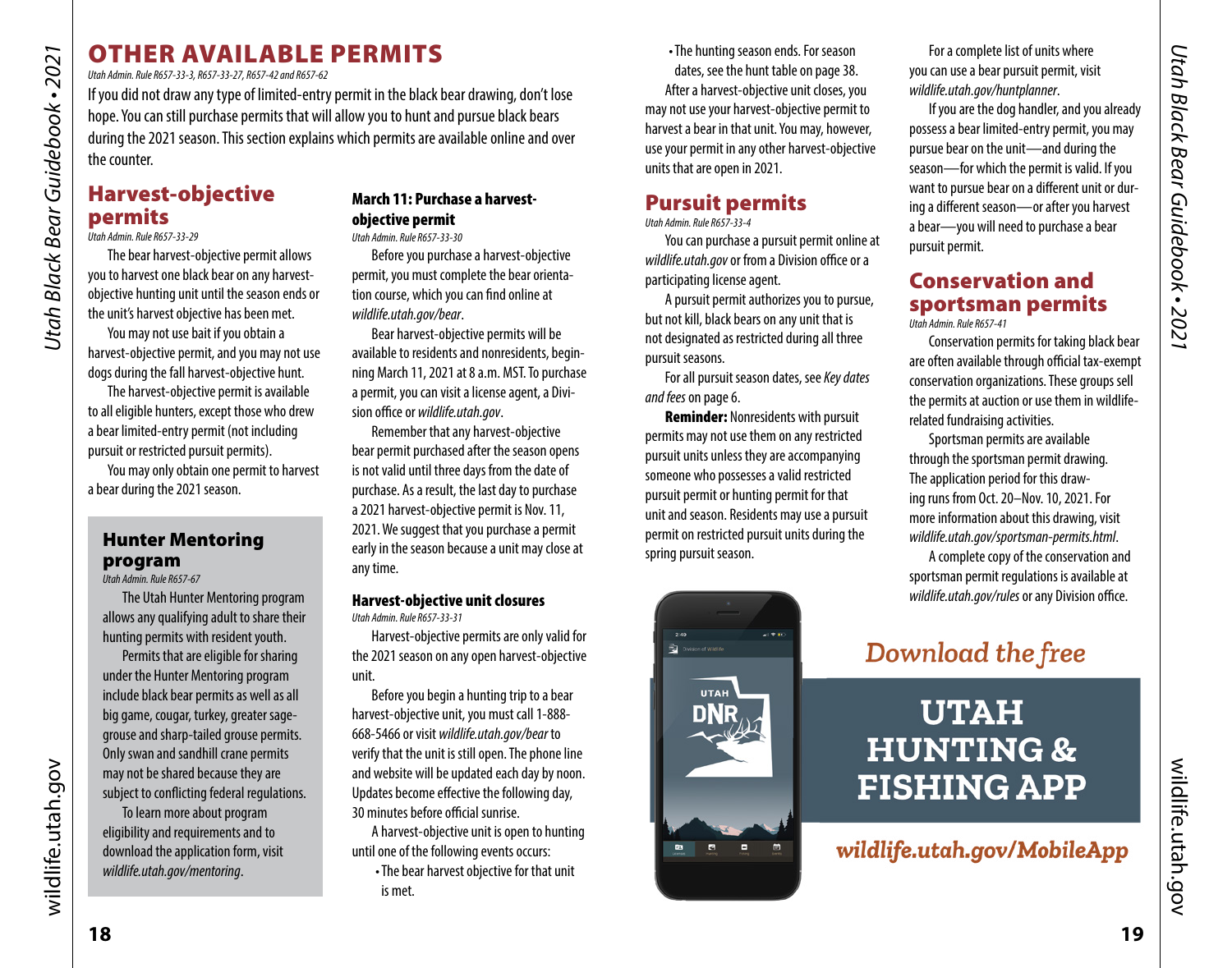# DON'T JEOPARDIZE FUTURE HUNTS

How you act in the field could affect bear hunting in the years to come.

We are very lucky to live and hunt in a state with such abundant wildlife. That's led to more of us spending time in our favorite wild places each year. As you're out hunting and pursuing bears this year, please be mindful of those around you and think about how your actions can build—or sabotage—support for what you love to do.

Bear hunting is a subject that sparks a wide range of public opinions, ranging from hearty support to passionate opposition, and how you behave during the hunt can determine how your fellow Utahns feel about the matter.

#### <span id="page-10-2"></span>Seasonal pack size restrictions

The maximum number of dogs that can be used to pursue a bear is 16 for the spring and fall seasons. During the summer season, there's an eight-dog maximum.

Be mindful of the number of dogs you are using and consider how they may be impacting other users and land-management agencies.

#### Avoid harvesting collared wildlife

The Division has placed GPS collars on many wildlife species—including black bears and cougars—across the state. The Division is monitoring these animals in a handful of ongoing studies.

If possible, please avoid harvesting a collared bear or cougar. It is an expensive and time-consuming process to capture and collar replacement animals.

If you do harvest a collared animal, please remove the collar without cutting it and return it to a Division employee when you check in your animal.

It is important that you have control of your dogs so they don't cause conflicts with private landowners, other hunters, campers and hikers.

Try to help the people you encounter feel the passion you have for training and taking care of your animals.

#### <span id="page-10-1"></span>New options for active, deployed military personnel

In 2020, the Utah Wildlife Board approved two proposals that provide new opportunities for active, deployed members of the military.

If you qualify, you can now purchase a bonus or preference point, even if you missed an application period while deployed. And when you make that point purchase, the Division will waive the required combination or hunting license fee. To qualify for these exemptions, a military member must:

•Be a resident of Utah

#### Fair chase and ethics

If you are hunting a bear, once it is treed, either humanly harvest the animal or let it escape and retrieve your dogs.

It is illegal and violates the principles of fair chase to pursue a bear to the point it can no longer escape the dogs due to exhaustion.

- •Be deployed for 90 days or longer outside of Utah on federal orders from military command
- •Not have previously received a bonus or preference point for the species and hunt type in the same year
- •Otherwise be eligible to receive a bonus or preference point
- •Pay a \$10 application fee per point received
- •Submit an application for the exemption to DWR no later than Dec. 31 of the qualifying year of being deployed For additional information about these options and the application form, visit *wildlife.utah.gov/military*.

If you are using bait to hunt bears, think about how your bait placement could impact other users. Make sure you are leaving your bait site in better shape than you found it.

We all have an equal right to use our wild places and, if we can make an effort to get along in the backcountry, the activities you love will enjoy greater support from your fellow Utahns. If general support for bear hunting increases, it could reduce the likelihood of tighter, more restrictive regulations.

*Utah Black Bear Guidebook • 2021*

<span id="page-10-0"></span>Utah Black Bear Guidebook • 2021

# **Turn In A Poacher**

**USING THE UTAH HUNTING & FISHING APP wildlife.utah.gov/mobileapp OR CALLING 800-662-3337 NUTIP** 

wildlife.utah.gov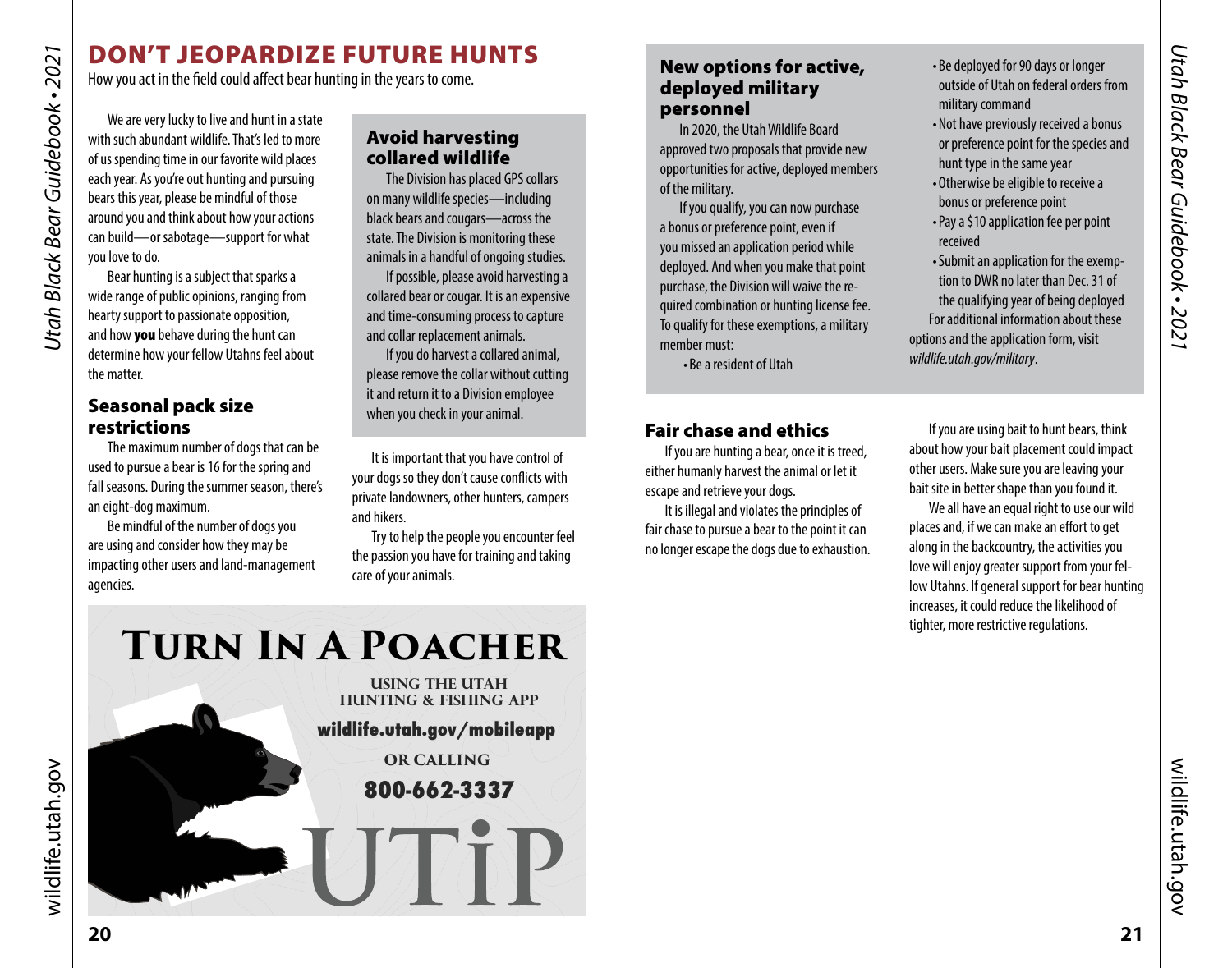# <span id="page-11-1"></span><span id="page-11-0"></span>FIELD REGULATIONS

Several rules govern black bear hunting in Utah. These rules exist to help keep you safe and to ensure an ethical hunt. Please be familiar with the requirements for carrying and using firearms, crossbows, airguns and archery tackle. You should also know the different types of hunting methods you may use and what you're required to do with any bear you take.

# Hunting hours

*Utah Code § 23-20-3 and Utah Admin. Rule R657-33-5*

During the spring, summer and fall hunting seasons, you may hunt or harvest a bear from 30 minutes before official sunrise until 30 minutes after official sunset. Those are also the hours you may pursue a bear during the spring and fall pursuit seasons.

During the summer pursuit season, you can pursue bears from 5 a.m. until 30 minutes after official sunset. For season dates, see the hunt tables that begin on [page 33.](#page-16-2)

# Hunting methods

*Utah Code § 23-20-3 and Utah Admin. Rules R657-33-2, R657- 33-12 and R657-33-13* 

Before heading into the field, check both your permit and the guidebook to verify which hunting methods are allowed for your hunt. Here's a brief summary of the three main hunting methods used in Utah bear hunting:

#### Spot-and-stalk method

The spot-and-stalk hunting method involves finding a bear without the use of bait or dogs. After you locate a bear, you track it and try to move in closer for a good shot.

You can choose to use the spot-and-stalk method during any hunting season, and there are some limited-entry hunts that only allow the spot-and-stalk method. Those hunts are listed in the hunt table on [page 37.](#page-18-2)

#### Using dogs

Some of Utah's bear hunts allow the use of dogs to locate, track and tree a bear. There are detailed rules about when, where and how you may use dogs. Those rules are available on [page 25.](#page-12-0)

To learn which hunts allow the use of dogs, see the hunt tables that begin on [page 33](#page-16-2).

#### Using bait

Some of Utah's bear hunts allow the use of bait to lure bears to a specific area. There are detailed rules about what types of bait are allowed and when, where and how you may use bait. Those rules are available on [page 26](#page-13-2).

Certain hunts allow the use of any legal weapon over bait. If you have a permit for those hunts, you may begin baiting up to two weeks before the hunt begins. Please remember that no early baiting is allowed for the summer limited-entry hunts. To learn which hunts allow the use of bait, see the hunt tables that begin on [page 33](#page-16-2).

#### Checkpoints and officer contacts

*Utah Code § 23-20-25*

To help the Division fulfill its responsibility as trustee and custodian of Utah's wildlife, Division conservation officers and biologists monitor the taking and possession of black bears and the required permits, firearms and equipment used for hunting. You should expect to encounter conservation officers and biologists checking hunters in the field and at checkpoints.

If you're contacted by a conservation officer, you must provide the officer with the items he or she requests, including any licenses and permits required for hunting, any devices used to participate in hunting and any game you've taken. These contacts allow the Division to collect valuable information about Utah's black bear populations.

#### Aiding or assisting in violations

*Utah Code § 23-20-23*

You may not aid or assist another person to violate any provisions of the Wildlife Resources Code, rule or guidebook.

The penalty for aiding or assisting is the same as that imposed for the primary violation.

#### Firearms and hunting equipment

Several rules apply to the firearms, crossbows, airguns and archery tackle you can use to harvest a bear in Utah.

#### Firearms

*Utah Code § 23-20-3 and Utah Admin. Rule R657-33-6*

To harvest a black bear, you may use any firearm not capable of being fired fully automatic, except a firearm using a rimfire cartridge.

#### **Crossbows**

*Utah Code § 23-20-3 and Utah Admin. Rule R657-33-6*

You may only use a crossbow to harvest a black bear if you have an any legal weapon permit.

Your equipment must meet all of the requirements listed below. Specifically, your crossbow must have:

- •A minimum draw weight of 125 pounds.
- •A positive mechanical safety mechanism.

Your arrows or bolts must be at least 16 inches long. They must also have either a fixed broadhead that is at least 7/8-inch wide at the widest point or an expandable, mechanical broadhead that is at least 7/8-inch wide at the widest point when the broadhead is in the open position.

Please remember that if you carry crossbow arrows or bolts in or on a vehicle, they must be in an arrow quiver or a closed case.

#### **Airguns**

*Utah Code § 23-20-3 and Utah Admin. Rule R657-33-6*

You may also use an airgun to hunt a bear, but that airgun must:

- •Be pneumatically powered
- •Be pressurized solely through a separate charging device
- •Only fire a bolt or arrow

Your arrows or bolts must be at least 16 inches long and travel at least 400 feet per second at the muzzle. They must also have either a fixed broadhead that is at least 7/8-inch wide at the widest point or an expandable, mechanical broadhead that is at least 7/8-inch wide at the widest point when the broadhead is in the open position.

Please remember that if you carry crossbow arrows or bolts in or on a vehicle, they must be in an arrow quiver or a closed case.

#### Archery equipment

*Utah Code § 23-20-3 and Utah Admin. Rule R657-33-6*

To hunt a bear with archery tackle, your equipment must meet all of the following requirements:

- •Your bow must have a minimum pull of 30 pounds at the draw or the peak, whichever comes first.
- •Your arrowheads must have two or more sharp-cutting edges that cannot pass through a 7/8 inch ring. If you're using expanding arrowheads, the arrowheads must have two or more sharp-cutting edges that cannot pass through a 7/8 inch ring when expanded.
- •Your arrows must be at least 20 inches long, from the tip of the arrowhead to the tip of the nock.

Please remember that if you carry arrows in or on a vehicle, the arrows must be in an arrow quiver or a closed case.

Also keep in mind that if you are hunting with archery equipment during an any legal weapon hunt, you may use a draw lock.

wildlife.utah.gov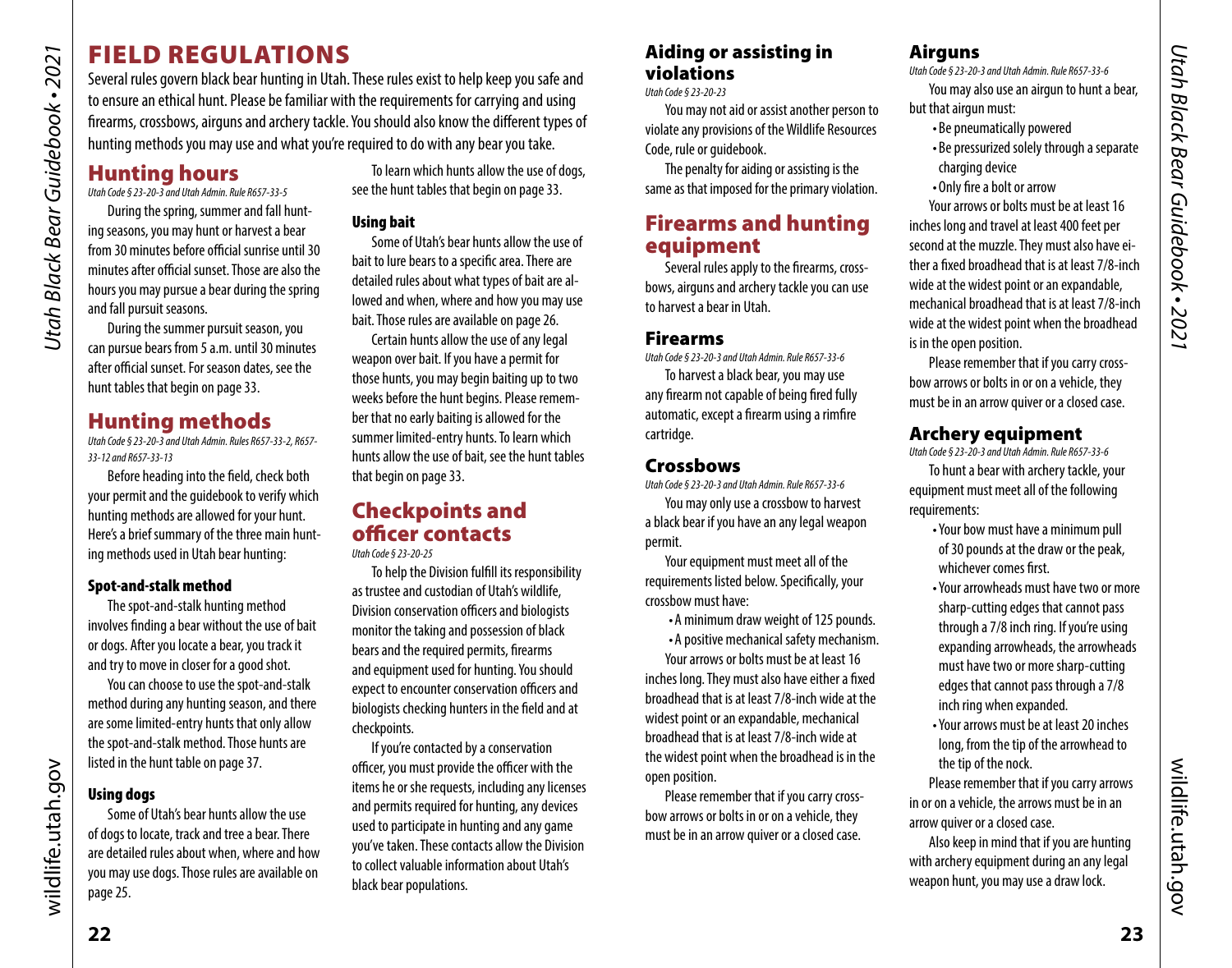# Plan on sharing the backcountry

As much as you'd like to have Utah's wild places to yourself, you share them with campers, hikers, photographers and other hunters. Some of those hunters are after black bear—just like you—while others are pursuing deer, elk, forest grouse and other species.

Everyone shares the landscape, so please be patient and considerate when encountering others on public land.

#### Traps and trapping devices

*Utah Black Bear Guidebook • 2021*

Utah Black Bear Guidebook • 2021

*Utah Code § 23-20-3 and Utah Admin. Rule R657-33-7*

You may not take a bear with a trap, snare or any other trapping device, except as authorized by the Division. Any bear accidentally caught in any trapping device must be released unharmed, and must not be pursued or taken.

You must obtain written permission from a Division representative before you remove the carcass of a bear from any trapping device. The carcass remains the property of the state of Utah and must be surrendered to the Division.

#### Loaded firearms in a vehicle

*Utah Code §§§§ 76-10-502, 76-10-504, 76-10-505 and 76-10-523*

You may not carry a loaded firearm in or on a vehicle unless you meet all of the following conditions:

- •You own the vehicle or have permission from the vehicle's owner.
- •The firearm is a handgun.
- •You are 18 years of age or older.

A pistol, revolver, rifle or shotgun is considered to be loaded when there is an unexpended cartridge, shell or projectile in the firing position.

Pistols and revolvers are also considered to be loaded when an unexpended cartridge, shell or projectile is in a position whereby the manual operation of any mechanism once would cause the unexpended cartridge, shell or projectile to be fired.

A muzzleloading firearm is considered loaded when it is capped or primed and has a powder charge and ball or shot in the barrel or cylinders.

The firearm restrictions in this section do not apply to concealed firearm permit holders, provided the person is not using the concealed firearm to hunt or take wildlife.

#### State parks

*Utah Code § 76-10-508 and Utah Admin. Rule R651-614-4* Reminder: Hunting of wildlife is allowed

within the boundaries of all state park areas, except those areas and hunts specifically closed by the Utah Division of State Parks and Recreation in *Utah Admin. Rule R651-614*.

State laws regarding the possession and discharge of dangerous weapons apply in state park areas open to hunting. For information about discharging a dangerous weapon or firearm in a state park, see the next section or review *Utah Code § 76-10-508*.

#### Areas where you cannot discharge a firearm

*Utah Code § 76-10-508 and Utah Admin. Rule R657-12* You may not discharge a dangerous weapon or firearm under any of the following circum-

- stances: •From a vehicle
	-
	- •From, upon or across any highway
	- •At power lines or signs
	- •At railroad equipment or facilities, including any sign or signal
	- •Within Utah State Park buildings, designated camp or picnic sites, overlooks, golf courses, boat ramps or developed beaches
	- •Without written permission from the owner or property manager, within 600 feet of:
		- •A house, dwelling or any other building

•Any structure in which a domestic animal is kept or fed, including a barn, poultry yard, corral, feeding pen or stockyard

#### Carrying a dangerous weapon while under the influence of alcohol or druas

*Utah Code § 76-10-528*

You may not carry a dangerous weapon or hunt bear while under the influence of alcohol or drugs.

# <span id="page-12-0"></span>Use of dogs

*Utah Code § 23-20-3 and Utah Admin. Rule R657-33-12*

You may use dogs to harvest or pursue bear only during the authorized hunts listed in this guidebook. To learn which hunts allow the use of dogs, see the hunt tables that begin on [page 33.](#page-16-2)

Dog handlers may not use a bait station to lure bears, and they may not start pursuing a bear from a bait station.

#### Maximum number of dogs

Reminder: You may not use more than 16 dogs in a single pursuit while pursuing or hunting a black bear on any unit during the spring or fall seasons.

During the summer pursuit season or the summer restricted pursuit season, you may not use more than eight dogs in a single pursuit while pursuing or hunting a black bear on any unit.

**Important:** The maximum number of dogs allowed in a single pursuit is cumulative across all members of a hunting party, even if multiple members of the hunting party possess authorization to use dogs to pursue bears. For example, if you have a pursuit permit and 10 dogs, and your friend has a pursuit permit and 12 dogs, you cannot use all 22 dogs to jointly pursue a single bear during the spring or fall. At most, during those seasons, you may use 16 dogs during a single pursuit.

Reminder: You may not do any of the following while using dogs to pursue or hunt a bear:

- Release into the field more than the maximum number of dogs allowed in a single pursuit.
- •Pursue a bear with more than the maximum number of dogs allowed in a single pursuit, regardless of whether you own or control the dogs.
- •Harvest a bear that was pursued using more than the allowable maximum number of dogs.

Other land-management agencies may have additional dog-use restrictions. Please check with them before pursuing a bear on their property.

#### Other requirements

If you are the owner or handler of the dogs, you must have a valid bear permit in your possession while you are harvesting or pursuing bear. However, there are some exceptions to this rule for guides and outfitters licensed in the state of Utah.

If you are already a Utah-licensed guide or outfitter, see *Pursuit restrictions* on [page 31](#page-15-3).

When dogs are used to pursue a bear, the licensed hunter who intends to take the bear must be present when the dogs are released. Then, the licensed hunter must continuously participate in the hunt until it ends.

#### Retrieving stray dogs

The only time a dog handler may separate from the pursuit-permit holder is to retrieve dogs that leave the pack. The dog handler must do all of the following:

- •Take reasonable steps to keep the pack together before and during pursuit
- •Only separate from the permit holder to retrieve stray dogs (and not actively pursue a bear during the retrieval process)
- •Immediately release any bear that is incidentally treed or held at bay by the stray dogs

wildlife.utah.gov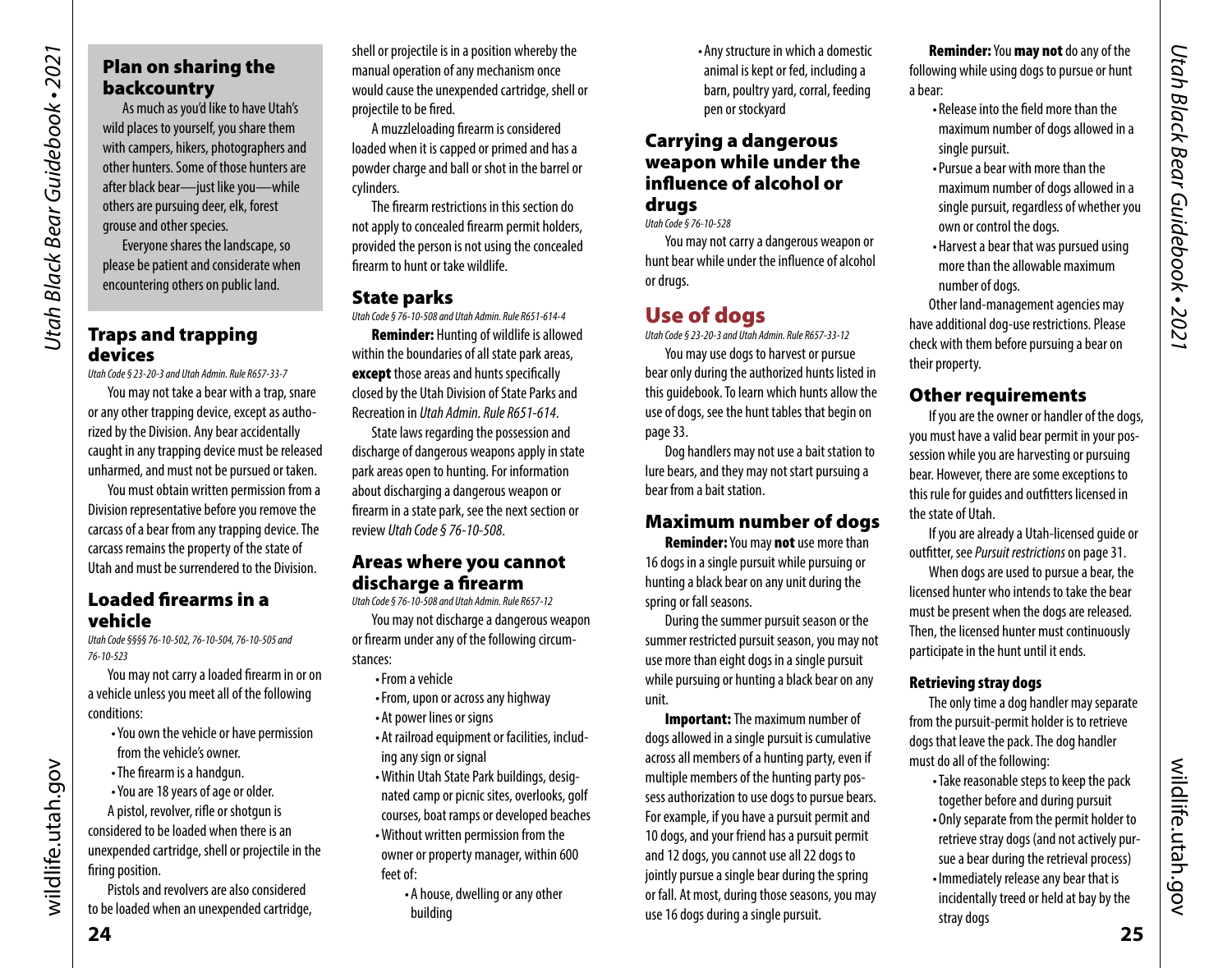<span id="page-13-0"></span>Keep in mind that any dogs that separate from the pack will continue to count towards the maximum number of dogs allowed in pursuit. If you are retrieving stray dogs, you must still possess the documentation that initially allowed you to use dogs to pursue a bear.

#### Carrying required documentation

When dogs are used to pursue a bear during a restricted pursuit season, the dog handler must either:

> •Have a valid pursuit permit and be accompanied by an individual with a valid restricted pursuit permit for the unit where pursuit is occurring

 $-OR-$ 

- •Have a valid restricted pursuit permit for the unit where pursuit is occurring When dogs are used to harvest a bear and there is not an open pursuit season—the dog handler must either:
	- •Have either a valid pursuit permit and be accompanied by a hunter with a valid bear hunting permit (either limited entry or harvest objective) that allows the use of dogs
	- $-OR-$
	- •Have a valid bear hunting permit (either limited entry or harvest objective) that allows the use of dogs

#### <span id="page-13-2"></span>Bear baiting

*Utah Code § 23-20-3 and Utah Admin. Rule R657-33-13*

You can only bait a bear if you have obtained a limited-entry permit for a hunt that allows the use of bait. You must also have a certificate of registration for baiting.

You may **not** use bait if you have a bear harvest-objective permit.

Only hunters listed on the certificate of registration may hunt over the bait station, and the certificate of registration must be in the hunters' possession while hunting over the bait station.

Any person who tends a bait station must also be listed on the certificate of registration.

If you are listed on a bait-station certificate, please review the following sections for essential information about using bait and moving a bait station.

#### Using bait

*Utah Code § 23-20-3 and Utah Admin. Rule R657-33-14* You may establish or use no more than two

bait stations at one time during the season listed on your permit (must be a season that allows baiting).

If a bait station lures a bear, you may not use dogs to take the bear. With a limited-entry bear permit for a season and hunt unit that allow baiting, you may use any legal weapon, as specified on your permit.

Bait may not be contained in—nor can it include—any metal, glass, porcelain, plastic, cardboard or paper. The bait station must be marked with a sign provided by the Division and posted within 10 feet of the bait.

A dog handler may not intentionally run dogs off of a bait station while pursuing bear.

For some fall hunts that allow baiting, you may begin placing bait up to two weeks before the hunt begins but only in areas that permit the use of bait, as listed on your certificate of registration. No early baiting is allowed for the summer bait season, which runs from May 22–June 28, 2021.

All materials used as bait must be removed within 72 hours after the season ends (including any midseason breaks) or within 72 hours after the hunter harvests a bear.

You may use nongame fish as bait, except fish listed as prohibited in *Utah Admin. Rule R657-13*. You may not use any other species of protected wildlife as bait.

You may use domestic livestock or its parts—including processed meat scraps—as bait, as long as you have a certificate of brand inspection, bill of sale or other proof of ownership or legal possession.

You may not place bait in either of the following areas:

- •Within 100 yards of water, a public road or a designated trail
- •Within a half-mile of any permanent dwelling or campground

#### Registering to use bait *Utah Code § 23-20-3*

You'll need to follow a couple of important steps, depending on where you want to use bait.

#### Baiting on U.S. Forest Service lands

If you are interested in using bait on lands administered by the U.S. Forest Service (USFS), you no longer need permission from the USFS before applying for a certificate of registration from the Division.

#### Baiting on BLM lands

If you are interested in baiting on lands administered by the Bureau of Land Management (BLM), you must verify that an area is open to baiting before you apply for a bear limited-entry permit for a season that allows the use of bait.

Here's what you need to do to check with the BLM:

1. Learn whether certain lands are open by contacting the district offices.

2. Have the district supervisor verify your proposed baiting locations and any applicable travel restrictions.

3. After you receive verification from the district supervisor, you may apply for a certificate of registration from the Division.

If you bait a bear illegally on federal lands, you can be prosecuted under federal law. Areas generally closed to baiting stations can include:

- •Designated wilderness areas
- •Heavily used drainages or recreation areas
- •Critical watersheds

#### Baiting on private lands

If you are interested in baiting on private lands, you must obtain written permission from the appropriate landowner. Then, you may apply for a certificate of registration from the Division.

#### <span id="page-13-1"></span>Obtaining a certificate of registration

The Division issues certificates of registration only to hunters who have bear limitedentry permits for hunts that allow the use of bait.

You can obtain the certificate of registration by visiting the Division office in the region where you plan to set up your bait station. Certificates of registration will be available starting April 1, 2021.

To obtain a certificate of registration for baiting, you must provide the following information to the Division:

- •The type of bait you will use
- •The exact location of the bait station (GPS coordinates preferred)
- •Written permission from the appropriate landowner if you want to bait and hunt on private land

The Division will need time—up to 10 business days—to review your request for a certificate of registration. Please keep that in mind when submitting your request.

The Division will send a copy of the certificate of registration to the private landowner or appropriate district office of the land management agency that manages the land where the bait station will be placed, as identified by the hunter on the application for a certificate of registration.

If you apply for a certificate of registration, there is a \$10 nonrefundable application fee.

#### Moving a bait station

If you want to move a bait station, you must first remove all materials used as bait from the original station. Then, you must apply for a new certificate of registration. The Diviwildlife.utah.gov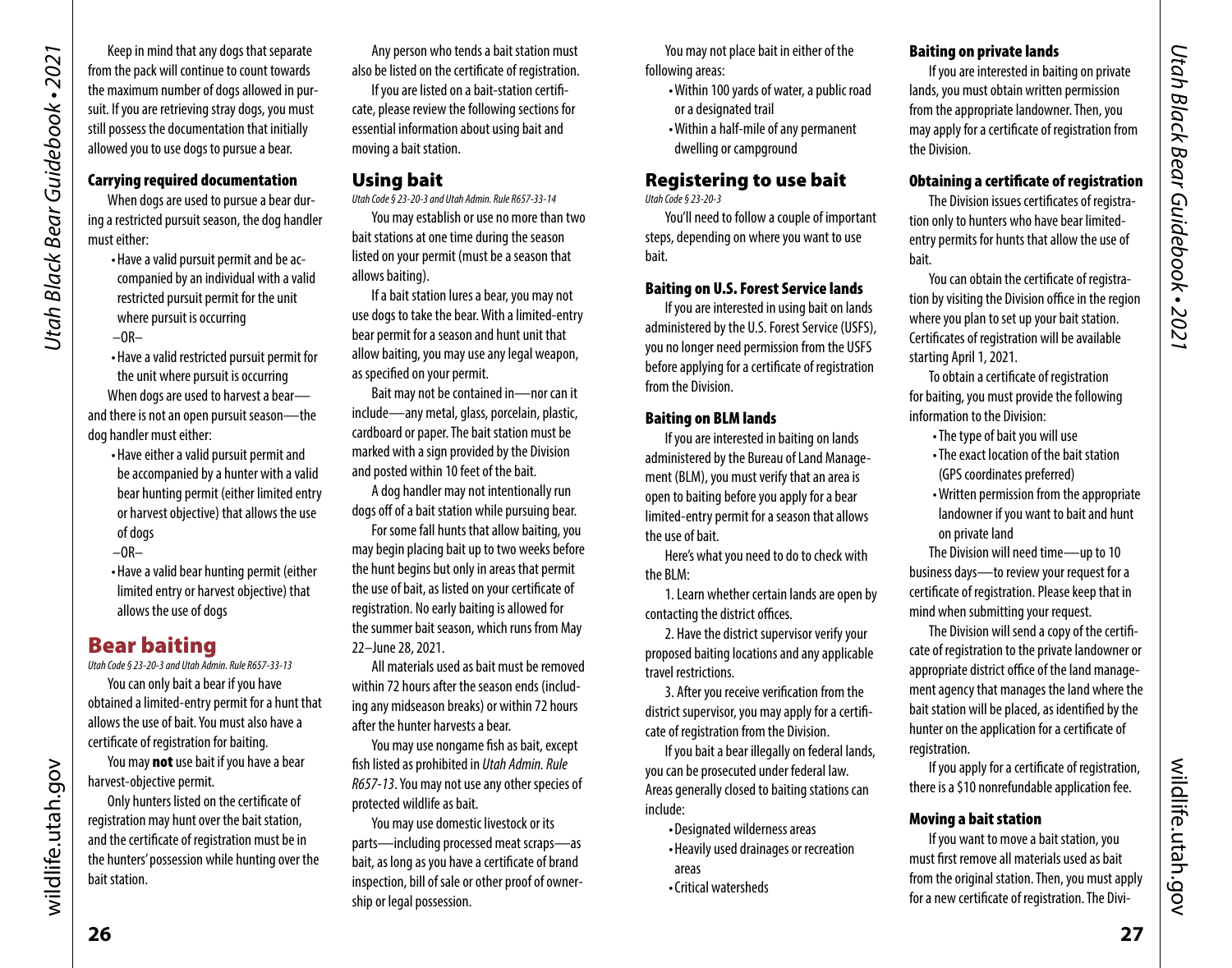<span id="page-14-0"></span>sion will not issue a certificate of registration for your new station until you clean up your old station.

#### Prohibited hunting methods

*Utah Code §§ 23-20-3, 23-20-12 and Utah Admin. Rule R657-33-9*

A black bear may be taken or pursued only during open seasons and open hours, using only the methods listed in this guidebook. Otherwise it is unlawful for any person to:

- •Pursue, possess, capture, kill, injure, drug, rope, trap, snare or in any way harm or transport a bear
- Restrict or hinder a bear's ability to escape after it has been pursued, chased, treed, cornered, legally baited or held at bay

Reminder: You must make reasonable efforts to call dogs off of a bear that has been cornered or held at bay.

You may not:

- •Pursue a single bear in repeated pursuits to the point where it renders the bear physically unable to escape
- •Engage in a canned hunt
- •Take a bear from an airplane or any other airborne vehicle or device (including a drone), or from any motorized terrestrial, aquatic or recreational vehicle

#### Spotlighting

*Utah Code §§§ 23-20-3, 76-10-504, 76-10-523 and Utah Admin. Rule R657-33-10*

You may not use spotlighting to take a black bear.

You may not use a spotlight, headlight or other artificial light to locate any protected wildlife while having in your possession a firearm or other weapon or device that could be used to take or injure protected wildlife.

The use of a spotlight or other artificial light in any area where protected wildlife are generally found is probable cause of attempting to locate protected wildlife.

The provisions of this section do not apply to the use of the headlights of a motor vehicle or other artificial light in a usual manner where there is no attempt or intent to locate protected wildlife.

In addition, the above restrictions do not apply to concealed carry permit holders carrying a concealed weapon. See *[wildlife.utah.gov/rules](http://wildlife.utah.gov/rules)* for more information.

#### Party hunting

*Utah Admin. Rules R657-33-11 and R657-67* A person may not harvest a bear for another person.

The only exception to this rule is if a mentor shares a permit and tag with a minor as part of the Hunter Mentoring program. For details on this program, please see the box on page [18](#page-9-1).

#### Possession and transportation

After you harvest a bear, there are several rules governing its possession and transportation.

#### Tagging requirements

*Utah Code §§ 23-20-3 and 23-20-30 and Utah Admin. Rule R657-33-15*

Before you move the bear's carcass or leave the site of the kill, you must tag the carcass with a temporary possession tag. The tag is only valid for 48 hours after the date of kill and must remain attached to the pelt or unskinned carcass until the permanent possession tag is attached.

To tag a carcass with a temporary possession tag, you should perform the following steps:

- •Completely detach the tag from the permit
- •Completely remove the notches that correspond with the date the animal was taken and the sex of the animal
- •Attach the tag to the carcass so that the tag remains securely fastened and visible

Note: You may not remove more than one notch indicating date or sex, nor tag more than one carcass using the same tag.

You may not hunt or pursue a bear after any of the notches have been removed from the tag or after the tag has been detached from the permit.

You may not possess a bear pelt or unskinned carcass without a valid permanent possession tag affixed to the pelt or unskinned carcass. This provision does not apply to a person in possession of a properly tagged carcass or pelt within 48 hours after the kill, provided the person was issued and is in possession of a valid permit.

#### Harvest reporting

*Utah Admin. Rule R657-33-17*

If you harvest a bear, you must contact the Division within 48 hours.

You will need to report exactly where the bear was taken (GPS coordinates preferred) and meet with a Division employee to have a permanent tag affixed to the carcass. We strongly encourage you to make an ap**pointment** to check in your bear. Otherwise, you run the risk of not having someone available to help you.

Evidence of the bear's sex must remain attached to the bear's carcass or pelt until a Division employee attaches a permanent tag.

To report your harvest after business hours (8 a.m.–5 p.m., Monday through Friday) or over the weekend, please call your local police department (on a non-emergency line). They will contact a conservation officer who can assist you.

#### Evidence of sex and age

*Utah Admin. Rule R657-33-16*

Evidence of the bear's sex must remain attached to the bear's carcass or pelt until a Division employee attaches a permanent tag.

The permit holder must bring the pelt and skull to a conservation officer or Division office in an unfrozen condition. This allows Division

biologists to gather management data. The Division may seize any pelt not accompanied by its skull.

#### Permanent tag

*Utah Code § 23-20-3 and Utah Admin. Rule R657-33-17*

Any bear harvested by the permit holder must be checked by a Division employee within 48 hours after the date of kill. That employee will affix a permanent possession tag to the pelt or unskinned carcass.

During the check-in process, you must also provide the location of the harvest and one of the bear's teeth to the Division employee.

If you need to reach a Division employee after regular business hours, over the weekend, or on a holiday, contact your local police dispatch office.

You may not possess an unskinned carcass or a green pelt after the 48-hour check-in period without a permanent tag. In addition, you cannot ship a green pelt out of Utah or present it to a taxidermist if the pelt does not have a permanent possession tag attached.

#### Transporting a bear

*Utah Admin. Rule R657-33-18*

If you are a permit holder who has legally harvested a bear, you may transport the carcass under the following conditions:

- •The bear is properly tagged.
- •You have physical possession of the appropriate permit.

#### Exporting a bear from Utah

*Utah Admin. Rule R657-33-19*

You may export a legally taken bear or its parts if you have a valid bear permit, and the bear is properly tagged with a permanent possession tag.

You may not ship a bear pelt from Utah or cause one to be shipped—without first obtaining a shipping permit issued by an authorized Division representative.

wildlife.utah.gov

wildlife.utah.gov

wildlife.utah.gov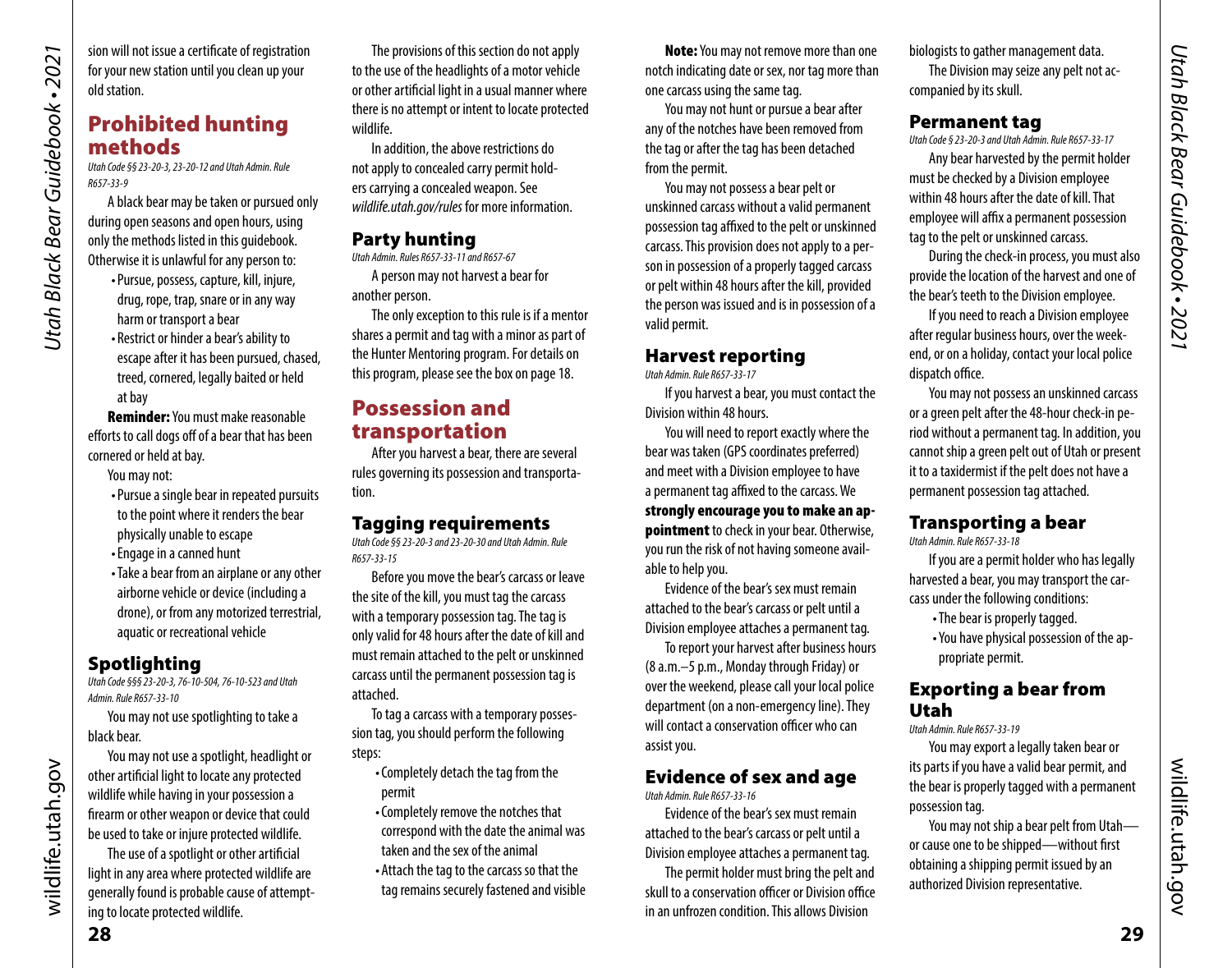# Disposal of wildlife

#### Donating

*Utah Black Bear Guidebook • 2021*

<span id="page-15-0"></span>Utah Black Bear Guidebook • 2021

*Utah Code § 23-20-9 and Utah Admin. Rule R657-33-20*

A person may donate protected wildlife or its parts to another person only at one of the following locations:

- •The residence of the donor
- •The residence of the recipient
- •A meat locker
- •A storage plant
- •A meat-processing facility

A written statement of donation must be kept with the protected wildlife or parts showing all of the following information:

- •The number and species of protected wildlife or parts donated
- •The date of donation
- •The license or permit number of the donor and the permanent possession tag number
- •The signature of the donor

A green pelt of any bear donated to another person must have a permanent possession tag affixed. Along with the pelt, the recipient must also retain the written statement of donation.

#### Purchasing or selling

*Utah Code § 23-20-3 and Utah Admin. Rule R657-33-21*

You may purchase or sell legally obtained, tanned bear hides.

You may not purchase, sell, offer for sale or barter a green pelt, gall bladder, tooth, claw, paw or skull of any bear.

#### Wasting wildlife

*Utah Code § 23-20-8 and Utah Admin. Rule R657-33-22*

You may not waste—or permit to be wasted—any protected wildlife or its parts.

Note: The skinned carcass of a bear may be left in the field and does not constitute a waste of wildlife. However, the Division recommends that hunters remove the carcass from the field.

#### Livestock and commercial crop depredation

*Utah Admin. Rule R657-33-23*

There are bear-removal options for livestock owners and commercial crop growers who have chronic problems with depredating bears. To learn more about these options, see *Utah Admin Rule R657-33-23* or call the nearest Division office.

Hunters who are interested in taking depredating bears may contact the Division, and the agency will call them as needed.

#### Extended and preseason hunts

*Utah Admin. Rule R657-33-25*

The Division may authorize an extended or preseason hunt on selected limited-entry hunting units to control depredation or nuisance problems.

The Division director could choose to authorize any preseason or extended season hunts for problem areas, and those hunts would be carried out by hunters who drew limited-entry permits for those areas.

# <span id="page-15-2"></span>**Trespassing**

*Utah Code §§§ 23-20-14, 23-21-14 and 23-20-3.5*

While taking wildlife or engaging in wildlife-related activities, you may not without permission—enter or remain on privately owned land that is:

- •Cultivated
- •Properly posted
- •Fenced or enclosed in a manner designed to exclude intruders
- In addition, you may not:
- •Enter or remain on private land when directed not to do so by the owner or a
- person acting for the owner.
- •Obstruct any entrance or exit to private property.

"Cultivated land" is land that is readily identifiable as land whose soil is loosened or broken up for the raising of crops, land used for the raising of crops, or a pasture that is artificially irrigated.

"Permission" means written authorization from the owner or person in charge to enter upon private land that is cultivated or properly posted. Permission must include all of the following details:

- •The signature of the owner or person in charge
- •The name of the person being given permission
- •The appropriate dates
- •A general description of the land
- "Properly posted" means that signs

prohibiting trespass—or bright yellow, bright orange or fluorescent paint—are clearly displayed at all corners, on fishing streams crossing property lines, and on roads, gates and rights-of-way entering the land. Or, they are displayed in a manner that is visible to a person in the area.

You may not post private property you do not own or legally control or land that is open to the public as provided by *Utah Code § 23-21-4*. In addition, it is unlawful to take protected wildlife or its parts while trespassing in violation of *Utah Code § 23-20-14*.

You are guilty of a class B misdemeanor if you violate any provision described in this section. Your license, tag or permit privileges may also be suspended.

#### <span id="page-15-1"></span>Harvest and pursuit restrictions

*Utah Code § 23-20-3 and Utah Admin. Rules R657-33-25 and R657-33-26* 

Depending on the type of permit you obtain, various restrictions apply.

#### Harvest restrictions

If you obtain a valid permit to harvest a bear, you may take only one bear. It may not be a cub or a female accompanied by cubs.

You may only hunt in the season and area

specified on your permit. Likewise, you may use only the weapon listed on your permit.

Reminder: There are limits on the number of dogs you may use during a bear hunt. See page [20](#page-10-2) for details.

If you are the owner or handler of dogs being used to harvest a bear—and there is not an open pursuit season—you must:

- •Have either a valid pursuit permit and be accompanied by a licensed hunter  $-OR-$
- •Have a valid bear hunting permit (either limited entry or harvest objective) that allows the use of dogs

#### <span id="page-15-3"></span>Pursuit restrictions

A pursuit permit of any kind does not allow you to kill a bear.

During the summer pursuit season and restricted summer pursuit season, you may not use more than eight dogs at one time to pursue a black bear on any unit.

**Reminder:** You may only use a maximum of 16 dogs during the spring and fall pursuit and hunting seasons.

Pursuit restrictions differ, depending on type of permit you have.

#### General restrictions

Even with a pursuit permit (or a restricted pursuit permit), you may not perform any of the following actions:

- •Pursue a cub or a female bear with cubs • Repeatedly pursue, chase, tree, corner or hold at bay the same bear during the same day
- •Possess a firearm or any device that could be used to kill a bear while pursuing bear, unless you are licensed to carry a concealed weapon

#### Pursuit permits

If you have a valid pursuit permit, you may pursue bears in any unit that is not designated as restricted during all three pursuit seasons.

wildlife.utah.gov

wildlife.utah.gov

wildlife.utah.gov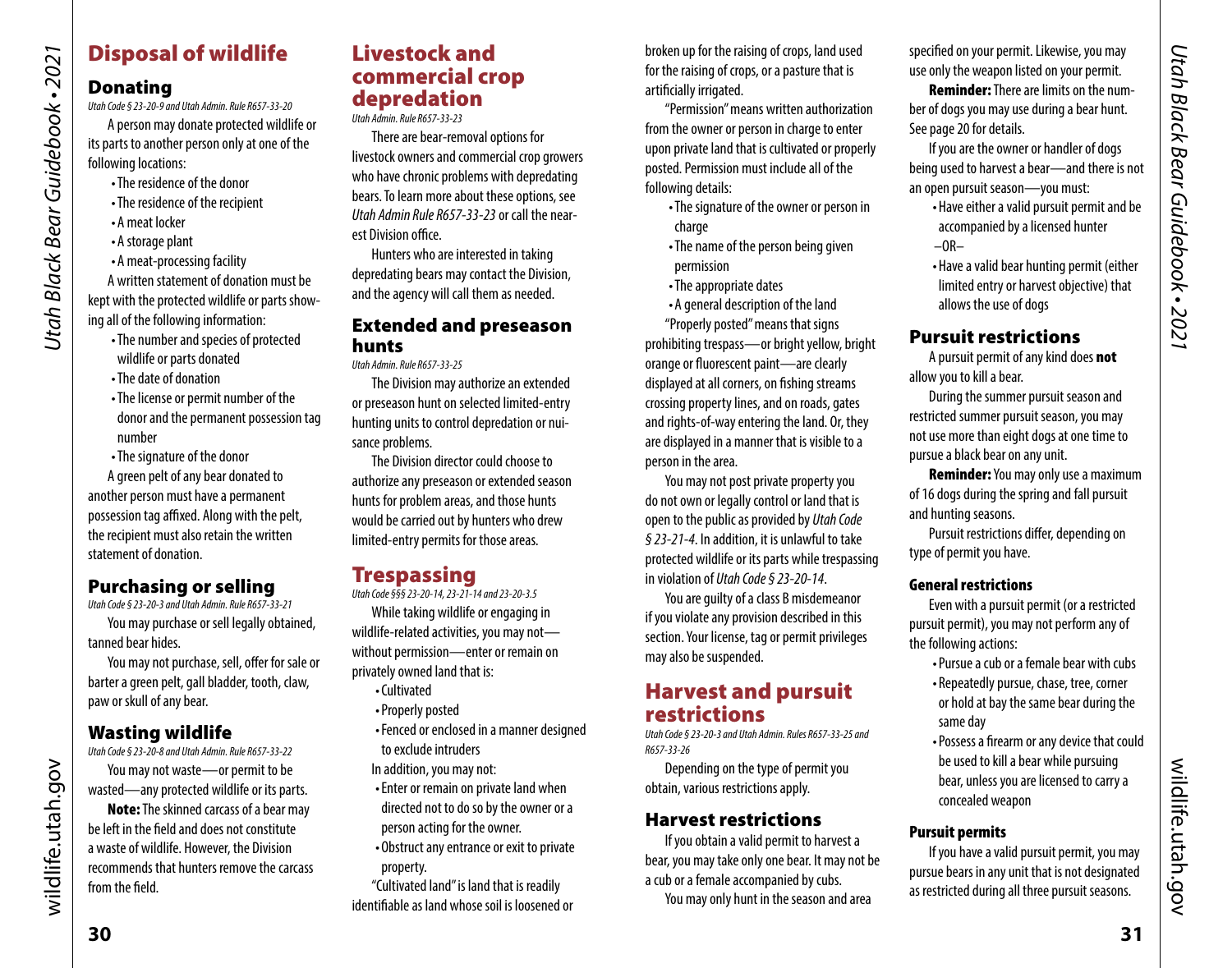<span id="page-16-0"></span>Reminder: Nonresidents with pursuit permits may not use them on any restricted pursuit units unless they are accompanying someone who possesses a valid restricted pursuit permit or hunting permit for that unit and season. Residents may use a pursuit permit on restricted pursuit units during the spring pursuit season.

You may purchase a pursuit permit at any time from Division offices, license agents and at *[wildlife.utah.gov](http://wildlife.utah.gov)*.

An eligible hunter may obtain a bear pursuit permit and either a limited-entry or harvest-objective permit.

#### <span id="page-16-3"></span>Restricted pursuit permits

If you have a valid restricted pursuit permit, you may pursue bears in the following areas and seasons:

- •The restricted pursuit unit and season listed on your permit
- •Any unit that is not designated as restricted during all three pursuit seasons

Reminder: The Utah Wildlife Board approved spring restricted pursuit seasons for nonresidents on the Book Cliffs, La Sal and San Juan units. The spring pursuit seasons on those units are **not** restricted for resident pursuers.

In addition, if you do not have a restricted pursuit permit, you may **not** pursue bears in any of the restricted pursuit units during the summer pursuit seasons.

Individuals who combine packs of dogs to pursue a bear during either summer season on a restricted pursuit unit must comply with the eight-dog limit. They must also have at least one restricted pursuit permit in their possession.

On a restricted pursuit unit, the dog handler must remain close enough to the permit holder to maintain visual contact and verbal communication without the assistance of any electronic device. The only time a dog handler may separate from the pursuit-permit holder is to retrieve dogs that leave the pack. The dog owner must do all of the following:

- •Take reasonable steps to keep the pack together before and during pursuit
- •Only separate from the permit holder to retrieve stray dogs (and not actively pursue a bear during the retrieval process)
- •Immediately release any bear that is incidentally treed or held at bay by the stray dogs

See the table on [page 41](#page-20-1) for detailed information about restricted pursuit units and season dates.

You may apply for a restricted pursuit permit in the state's black bear drawing, beginning Feb. 2, 2021. See [page 10](#page-5-2) for more information on how to apply for a permit. An eligible hunter may obtain a bear restricted pursuit permit and either a bear limited-entry permit or a bear harvestobjective permit.

#### <span id="page-16-1"></span>Guides and outfitters

If you are a Utah-licensed guide or outfitter—and you charge a customer more than \$100 for a bear hunting or pursuit trip—you do not have to purchase a separate bear pursuit permit to guide that customer in the field.

# <span id="page-16-2"></span>HUNT TABLES

*The Division does not guarantee access to any private or public land. Hunt unit boundaries may include private property or other excluded areas. Hunters must research land accessibility before hunting.*

# Spring limited-entry hunts

Permit fee: Resident \$83, Nonresident \$354. Use the hunt number to apply. Bonus point code: BER

#### Any legal weapon, no bait allowed

| <b>Unit</b>                                           | <b>Hunt</b>   | Res.         | Nonres.        | <b>Season dates</b> |
|-------------------------------------------------------|---------------|--------------|----------------|---------------------|
| <b>Beaver</b>                                         | <b>BR7000</b> | 9            | 1              | April 3-May 31      |
| Book Cliffs, Bitter Creek/South                       | <b>BR7001</b> | 40           | 4              | April 3-May 31      |
| Cache/Ogden                                           | BR7017        | $\mathbf{1}$ | $\mathbf{0}$   | April 3-May 31      |
| Central Mtns, Manti-North                             | BR7003        | 17           | 1              | April 3-May 31      |
| Central Mtns, Manti-South/San Rafael,<br><b>North</b> | <b>BR7004</b> | 13           | 1              | April 3-May 31      |
| Central Mtns, Nebo                                    | <b>BR7005</b> | 11           | 1              | April 3-May 31      |
| Fillmore, Pahvant                                     | <b>BR7007</b> | $\mathbf{1}$ | $\bf{0}$       | April 3-May 31      |
| Kamas/North Slope, Summit                             | <b>BR7018</b> | 7            | 0              | April 3-May 31      |
| La Sal                                                | <b>BR7008</b> | 40           | 3              | April 3-May 31      |
| <b>Mt Dutton</b>                                      | BR7009        | 3            | 0              | April 3-May 31      |
| Panguitch Lake/Zion                                   | <b>BR7010</b> | 9            | $\mathbf{0}$   | April 3-May 31      |
| Paunsaugunt                                           | BR7011        | 3            | 0              | April 3-May 31      |
| Plateau, Boulder/Kaiparowits                          | <b>BR7012</b> | 26           | $\overline{2}$ | April 3-May 31      |
| Plateau, Fishlake/Thousand Lakes                      | BR7013        | 4            | 0              | April 3-May 31      |
| San Juan                                              | <b>BR7014</b> | 40           | $\overline{3}$ | April 3-May 31      |
| South Slope, Bonanza/Diamond Mtn/<br>Vernal           | BR7015        | 11           | 1              | April 3-May 31      |
| Wasatch Mtns, West-Central                            | <b>BR7016</b> | 34           | 3              | April 3-May 31      |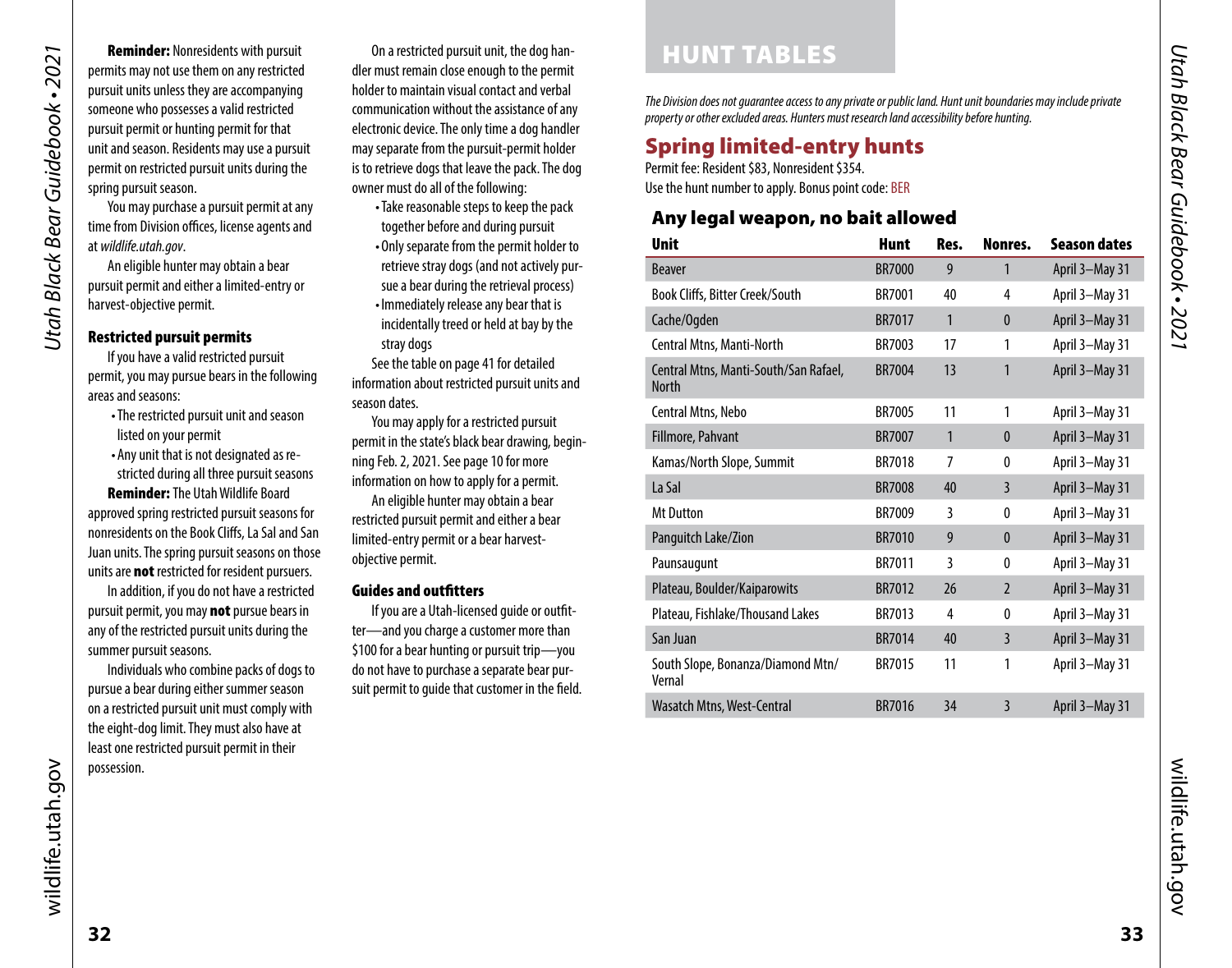# HUNT TABLES

Utah Black Bear Guidebook • 2021 *Utah Black Bear Guidebook • 2021*

*The Division does not guarantee access to any private or public land. Hunt unit boundaries may include private property or other excluded areas. Hunters must research land accessibility before hunting.*

#### Summer limited-entry hunts

Permit fee: Resident \$83, Nonresident \$354.

Use the hunt number to apply. Bonus point code: BER

Note: The first week of the summer season overlaps the last week of the spring limited-entry season, which allows the use of dogs. Also, please keep in mind that no early baiting is allowed for the summer limited-entry hunts.

#### Any legal weapon, no dogs allowed

| <b>Unit</b>                                           | <b>Hunt</b>   | Res.           | Nonres.      | <b>Season dates</b> |
|-------------------------------------------------------|---------------|----------------|--------------|---------------------|
| <b>Beaver</b>                                         | <b>BR7100</b> | 9              | 1            | May 22-June 28      |
| <b>Book Cliffs, Bitter Creek/South</b>                | BR7101        | 14             | 1            | May 22-June 28      |
| <b>Book Cliffs, Little Creek Roadless</b>             | <b>BR7102</b> | $\overline{2}$ | $\mathbf{0}$ | May 22-June 28      |
| Cache/Ogden                                           | BR7121        | 1              | $\mathbf{0}$ | May 22-June 28      |
| Central Mtns, Manti-North                             | <b>BR7104</b> | 12             | $\mathbf{1}$ | May 22-June 28      |
| Central Mtns, Manti-South/San Rafael,<br><b>North</b> | <b>BR7105</b> | 13             | 1            | May 22-June 28      |
| Central Mtns, Nebo                                    | <b>BR7106</b> | 10             | $\mathbf{1}$ | May 22-June 28      |
| Chalk Creek/East Canyon/Morgan-South<br>Rich          | <b>BR7122</b> | 6              | $\mathbf{0}$ | May 22-June 28      |
| Kamas/North Slope, Summit                             | <b>BR7123</b> | 8              | $\mathbf{0}$ | May 22-June 28      |
| La Sal                                                | <b>BR7108</b> | 25             | 2            | May 22-June 28      |
| <b>Mt Dutton</b>                                      | <b>BR7109</b> | $\overline{3}$ | $\mathbf{0}$ | May 22-June 28      |
| Nine Mile                                             | BR7110        | 13             | 1            | May 22-June 28      |
| North Slope, Three Corners/West Daggett               | <b>BR7111</b> | $\overline{3}$ | $\mathbf{0}$ | May 22-June 28      |
| Panguitch Lake/Zion                                   | <b>BR7112</b> | 4              | $\mathbf{0}$ | May 22-June 28      |
| Paunsaugunt                                           | <b>BR7113</b> | $\overline{3}$ | $\mathbf{0}$ | May 22-June 28      |
| Plateau, Boulder/Kaiparowits                          | <b>BR7114</b> | 18             | 2            | May 22-June 28      |
| Plateau, Fishlake/Thousand Lakes                      | <b>BR7115</b> | $\overline{4}$ | $\bf{0}$     | May 22-June 28      |
| San Juan                                              | <b>BR7116</b> | 25             | 2            | May 22-June 28      |
| South Slope, Bonanza/Diamond Mtn/<br>Vernal           | <b>BR7117</b> | 9              | $\bf{0}$     | May 22-June 28      |
| South Slope, Yellowstone                              | <b>BR7118</b> | 6              | $\bf{0}$     | May 22-June 28      |
| Wasatch Mtns, Avintaguin/Currant Creek                | <b>BR7119</b> | 5              | $\bf{0}$     | May 22-June 28      |
| Wasatch Mtns, West-Central                            | <b>BR7120</b> | 21             | 1            | May 22-June 28      |

HUNT TABLES

*The Division does not guarantee access to any private or public land. Hunt unit boundaries may include private property or other excluded areas. Hunters must research land accessibility before hunting.*

# Fall limited-entry hunts

Permit fee: Resident \$83, Nonresident \$354.

Use the hunt number to apply. Bonus point code: BER

Note: For hunts starting Aug. 21, you can begin baiting on Aug. 7, but you may not hunt or harvest a bear until Aug. 21. For many hunts starting Nov. 4, you can begin baiting on Oct. 21, but you may not hunt or harvest a bear until Nov. 4.

#### Any legal weapon

| <b>Unit</b>                                       | <b>Hunt</b>   | Res.           | Nonres.        | <b>Season dates</b>                       |
|---------------------------------------------------|---------------|----------------|----------------|-------------------------------------------|
| <b>Beaver</b>                                     | <b>BR7200</b> | 6              | $\mathbf{0}$   | Aug. 21-Sept. 28<br>Nov. 4-Nov. 14        |
| Cache/Ogden                                       | <b>BR7228</b> | 1              | $\mathbf{0}$   | Aug. 21-Sept. 28<br>Nov. $4 -$ Nov. $14*$ |
| Central Mtns, Manti-North                         | <b>BR7203</b> | 10             | $\mathbf{1}$   | Aug. 21-Sept. 28<br>Nov. 4-Nov. 14*       |
| Central Mtns, Manti-South/San<br>Rafael, North    | BR7204        | 13             | 1              | Aug. 21-Sept. 28<br>Nov. 4-Nov. 14*       |
| Central Mtns, Nebo                                | <b>BR7205</b> | $\overline{4}$ | $\mathbf{0}$   | Aug. 21-Sept. 28<br>Nov. $4 -$ Nov. $14*$ |
| Fillmore, Pahvant                                 | <b>BR7207</b> | 1              | $\mathbf{0}$   | Aug. 21-Sept. 28<br>Nov. 4-Nov. 14        |
| Kamas/North Slope, Summit                         | <b>BR7229</b> | 6              | $\mathbf{0}$   | Aug. 21-Sept. 28<br>Nov. 4-Nov. 14*       |
| Monroe                                            | <b>BR7209</b> | 1              | $\mathbf{0}$   | Aug. 21–Sept. 28<br>Nov. 4-Nov. 14        |
| <b>Mt Dutton</b>                                  | <b>BR7210</b> | $\overline{2}$ | $\mathbf{0}$   | Aug. 21-Sept. 28<br>Nov. 4-Nov. 14        |
| Nine Mile                                         | <b>BR7211</b> | 25             | $\overline{2}$ | Aug. 21-Sept. 28<br>Nov. 4-Nov. 14        |
| North Slope, Three Corners/West<br><b>Daggett</b> | <b>BR7212</b> | $\overline{2}$ | $\mathbf{0}$   | Aug. 21-Sept. 28<br>Nov. 4-Nov. 14        |
| Panguitch Lake/Zion                               | BR7213        | 8              | $\mathbf{0}$   | Aug. 21-Sept. 28<br>Nov. 4-Nov. 14        |
| Paunsaugunt                                       | <b>BR7214</b> | $\overline{3}$ | $\mathbf{0}$   | Aug. 21-Sept. 28<br>Nov. 4 - Nov. 14      |
| Plateau, Boulder/Kaiparowits                      | <b>BR7215</b> | 8              | 1              | Aug. 21-Sept. 28<br>Nov. 4-Nov. 14*       |

*\* No early baiting before the Nov. 4–14 season.* 

wildlife.utah.gov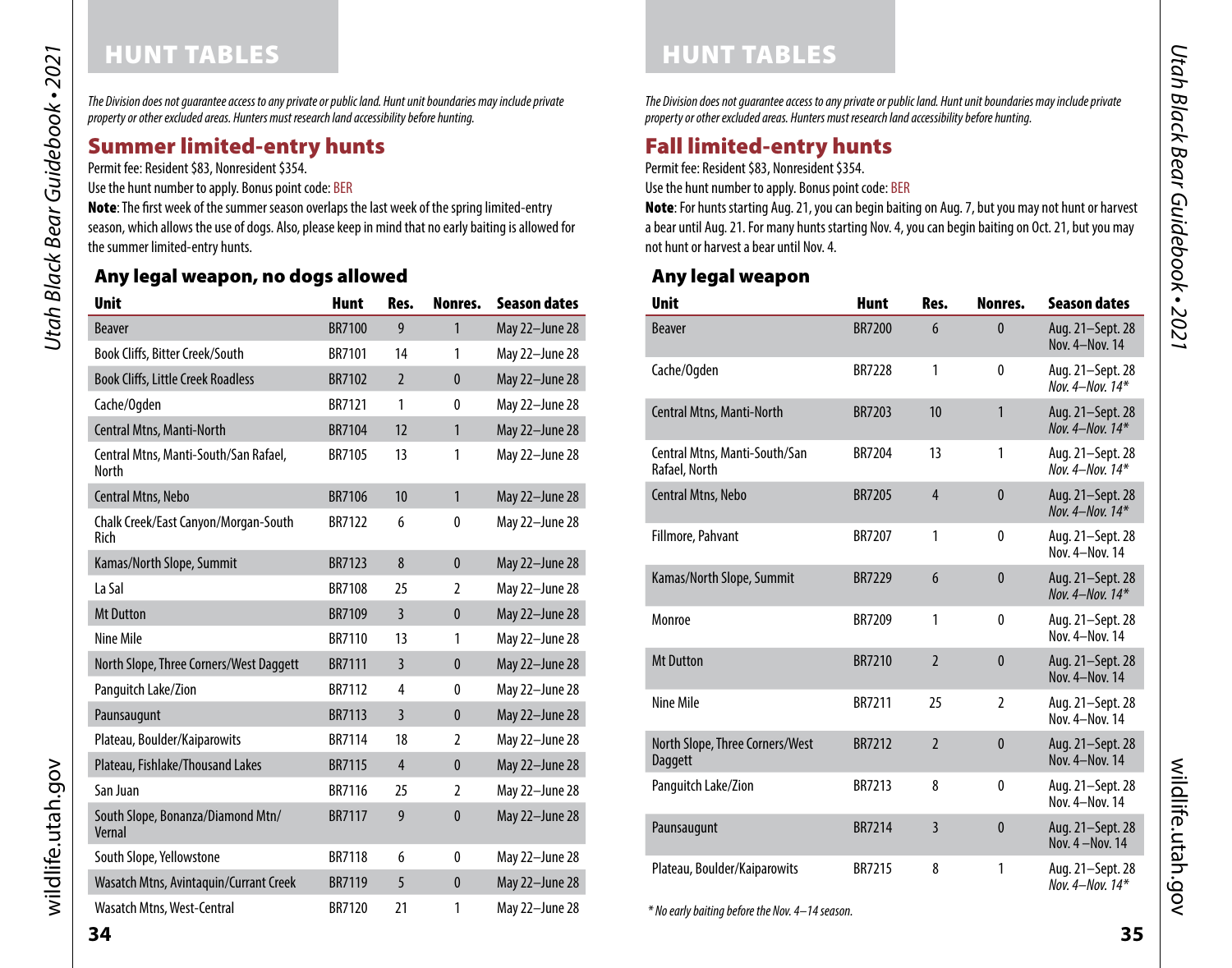# HUNT TABLES

*The Division does not guarantee access to any private or public land. Hunt unit boundaries may include private property or other excluded areas. Hunters must research land accessibility before hunting.*

# <span id="page-18-0"></span>Fall limited-entry hunts (continued)

#### Any legal weapon

| Unit                                       | <b>Hunt</b>   | Res. | Nonres.  | <b>Season dates</b>                |
|--------------------------------------------|---------------|------|----------|------------------------------------|
| Plateau, Fishlake/Thousand Lakes           | <b>BR7216</b> | 4    | $\bf{0}$ | Aug. 21–Sept. 28<br>Nov. 4-Nov. 14 |
| South Slope, Bonanza/Diamond<br>Mtn/Vernal | <b>BR7218</b> | 7    | 0        | Aug. 21–Sept. 28<br>Nov. 4-Nov. 14 |
| South Slope, Yellowstone                   | <b>BR7219</b> | 4    | $\bf{0}$ | Aug. 21–Sept. 28<br>Nov. 4-Nov. 14 |
| Wasatch Mtns, Avintaquin/Currant<br>Creek  | <b>BR7220</b> | 9    | 0        | Aug. 21-Sept. 28<br>Nov. 4-Nov. 14 |
| Wasatch Mtns, West-Central                 | <b>BR7221</b> | 8    | $\bf{0}$ | Aug. 21-Sept. 28<br>Nov. 4-Nov. 14 |

#### <span id="page-18-1"></span>Any legal weapon, no dogs allowed from Aug. 21–Oct. 8

Note: No early baiting is allowed for this hunt.

| <b>Unit</b>                     | Hunt          | Res. | Nonres. Season dates |
|---------------------------------|---------------|------|----------------------|
| Book Cliffs, Bitter Creek/South | <b>BR7201</b> |      | Aug. 7- Nov. 14      |

#### Any legal weapon, no dogs allowed from Sept. 18–26

Note: For hunts starting Aug. 14, you can begin baiting on July 31, but you may not hunt or harvest a bear until Aug. 14.

| <b>Unit</b> | Hunt          | Res. | Nonres. | Season dates                            |
|-------------|---------------|------|---------|-----------------------------------------|
| La Sal      | <b>BR7208</b> |      |         | Aug. 14-Sept. 26<br>Nov. 4-Nov. $14*$   |
| San Juan    | <b>BR7217</b> | h    |         | Aug. 14–Sept. 26<br>Nov. 4 - Nov. $14*$ |

*The Division does not guarantee access to any private or public land. Hunt unit boundaries may include private property or other excluded areas. Hunters must research land accessibility before hunting.*

# <span id="page-18-2"></span>Spot-and-stalk limited-entry hunts

Permit fee: Resident \$83, Nonresident \$354.

HUNT TABLES

Use the hunt number to apply. Bonus point code: BER

#### Any legal weapon, no dogs and no bait allowed

| <b>Unit</b>                                           | Hunt          | Res. | Nonres.        | <b>Season dates</b> |
|-------------------------------------------------------|---------------|------|----------------|---------------------|
| <b>Book Cliffs, Little Creek Roadless</b>             | <b>BR7224</b> | 9    | $\mathbf{0}$   | April 3-May 31      |
| <b>Book Cliffs, Little Creek Roadless</b>             | <b>BR7225</b> | 9    | 1              | Sept. 4-Nov. 14     |
| Cache/Ogden                                           | <b>BR7230</b> | 5    | $\mathbf{0}$   | Sept. 29-Oct. 31    |
| Central Mtns, Manti-North                             | <b>BR7231</b> | 21   | $\mathfrak z$  | Sept. 29-Oct. 31    |
| Central Mtns, Manti-South/San Rafael,<br><b>North</b> | <b>BR7232</b> | 21   | $\mathfrak{p}$ | Sept. 29-Oct. 31    |
| Central Mtns, Nebo                                    | BR7233        | 19   | $\mathfrak z$  | Sept. 29-Oct. 31    |
| Chalk Creek/East Canyon/Morgan-South<br>Rich          | <b>BR7234</b> | 5    | $\mathbf{0}$   | Sept. 29-Oct. 31    |
| Kamas/North Slope, Summit                             | <b>BR7235</b> | 5    | $\mathbf{0}$   | Sept. 29-Oct. 31    |
| La Sal                                                | BR7226        | 68   | 7              | Sept. 29-Oct. 31    |
| Plateau, Boulder/Kaiparowits                          | BR7236        | 45   | 5              | Sept. 29-Oct. 31    |
| San Juan                                              | <b>BR7227</b> | 68   | 7              | Sept. 29-Oct. 31    |

wildlife.utah.gov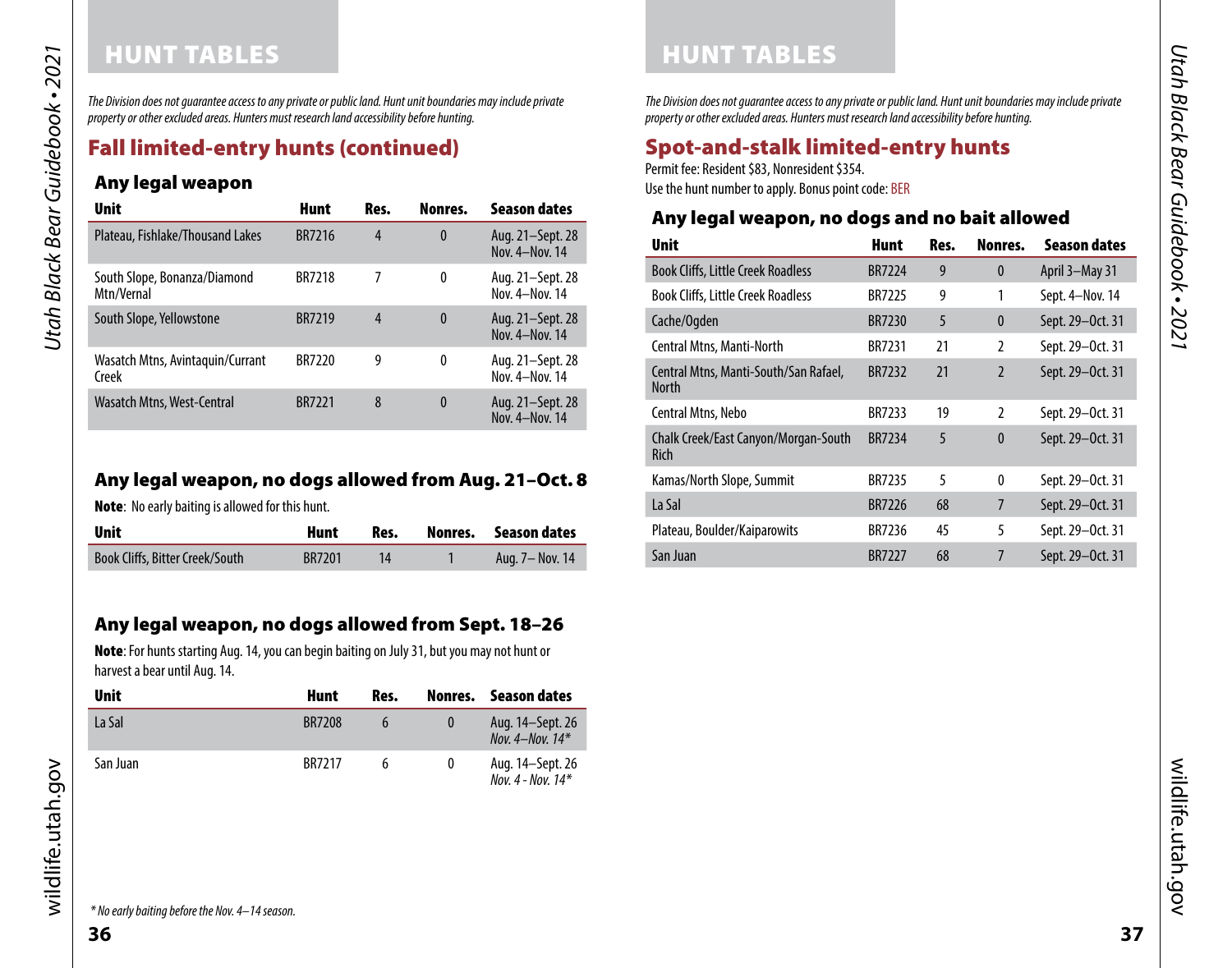*The Division does not guarantee access to any private or public land. Hunt unit boundaries may include private property or other excluded areas. Hunters must research land accessibility before hunting.*

# <span id="page-19-0"></span>Harvest-objective hunts

Permit fee: Resident \$83, Nonresident \$354.

|                                              | <b>Harvest</b> |                                    |                 |
|----------------------------------------------|----------------|------------------------------------|-----------------|
| <b>Unit</b>                                  | objective      | Season dates                       | <b>Comments</b> |
| Chalk Creek/East Canyon/Morgan-South<br>Rich | 5              | April 3-May 31                     | No bait         |
| Chalk Creek/East Canyon/Morgan-South<br>Rich | 3              | Aug. 21–Sept. 28<br>Nov. 4-Nov. 14 | No bait         |
| Nine Mile                                    | 22             | April 3-May 31                     | No bait         |
| Nine Mile                                    | 10             | Sept. 29-Oct. 31                   | No dogs/No bait |
| North Slope, Three Corners/West Daggett      | 4              | April 3-May 31                     | No bait         |
| North Slope, Three Corners/West Daggett      | $\overline{2}$ | Sept. 29-Oct. 31                   | No dogs/No bait |
| South Slope, Bonanza/Diamond Mtn/<br>Vernal  | 3              | Sept. 29-Oct. 31                   | No dogs/No bait |
| South Slope, Yellowstone                     | 5              | April 3-May 31                     | No bait         |
| South Slope, Yellowstone                     | 3              | Sept. 29-Oct. 31                   | No dogs/No bait |
| Wasatch Mtns, Avintaquin/Currant Creek       | 12             | April 3-May 31                     | No bait         |
| Wasatch Mtns, Avintaquin/Currant Creek       | 3              | Sept. 29-Oct. 31                   | No dogs/No bait |

#### Multi-season limited-entry hunts

Permit fee: Resident \$166, Nonresident \$546. Bonus point code: BER. Use the hunt number to apply. Note: For each season date, you must use the appropriate weapon type and hunting method and you must follow any preseason baiting restrictions.

#### Any legal weapon

| <b>Unit</b>                     | <b>Hunt</b>   | Res. | Nonres.  | Season dates                                                             |
|---------------------------------|---------------|------|----------|--------------------------------------------------------------------------|
| <b>Beaver</b>                   | <b>BR7318</b> |      | $\bf{0}$ | April 3-May 31<br>May 22-June 28<br>Aug. 21-Sept. 28<br>Nov. 4 - Nov. 14 |
| Book Cliffs, Bitter Creek/South | <b>BR7300</b> | 6    | 0        | April 3-May 31<br>May 22-June 28<br>Aug. 7-Nov. 14*                      |

*The Division does not guarantee access to any private or public land. Hunt unit boundaries may include private property or other excluded areas. Hunters must research land accessibility before hunting.*

# Multi-season limited-entry hunts (continued)

#### Any legal weapon

HUNT TABLES

| <b>Unit</b>                                    | <b>Hunt</b>   | Res.           | Nonres.      | <b>Season dates</b>                                                                          |
|------------------------------------------------|---------------|----------------|--------------|----------------------------------------------------------------------------------------------|
| <b>Book Cliffs, Little Creek Roadless</b>      | <b>BR7301</b> | $\overline{2}$ | $\bf{0}$     | April 3-May 31<br>May 22-June 28<br>Sept. 4-Nov. 14                                          |
| Cache/Ogden                                    | BR7320        | 1              | $\mathbf{0}$ | April 3-May 31<br>May 22-June 28<br>Aug. 21-Sept. 28<br>Sept. 29-Oct. 31<br>Nov. 4-Nov. 14   |
| Central Mtns, Manti-North                      | BR7303        | 9              | $\mathbf{0}$ | April 3-May 31<br>May 22-June 28<br>Aug. 21-Sept. 28<br>Sept. 29-Oct. 31<br>Nov. 4-Nov. 14   |
| Central Mtns, Manti-South/San<br>Rafael, North | BR7304        | 10             | 1            | April 3-May 31<br>May 22-June 28<br>Aug. 21-Sept. 28<br>Sept. 29-Oct. 31<br>Nov. 4-Nov. 14   |
| Central Mtns, Nebo                             | <b>BR7305</b> | $\overline{4}$ | $\mathbf{0}$ | April 3-May 31<br>May 22-June 28<br>Aug. 21-Sept. 28<br>Sept. 29-Oct. 31<br>Nov. 4 - Nov. 14 |
| Kamas/North Slope, Summit                      | BR7321        | 3              | $\mathbf{0}$ | April 3-May 31<br>May 22-June 28<br>Aug. 21-Sept. 28<br>Sept. 29-Oct. 31<br>Nov. 4-Nov. 14   |
| La Sal                                         | <b>BR7307</b> | 9              | 1            | April 3-May 31<br>May 22-June 28<br>Aug. 14-Sept. 26*<br>Sept. 29-Oct. 31<br>Nov. 4- Nov. 14 |
| Nine Mile                                      | <b>BR7317</b> | 6              | 0            | May 22-June 28<br>Aug. 21-Sept. 28<br>Nov. 4-Nov. 14                                         |

**38**

wildlife.utah.gov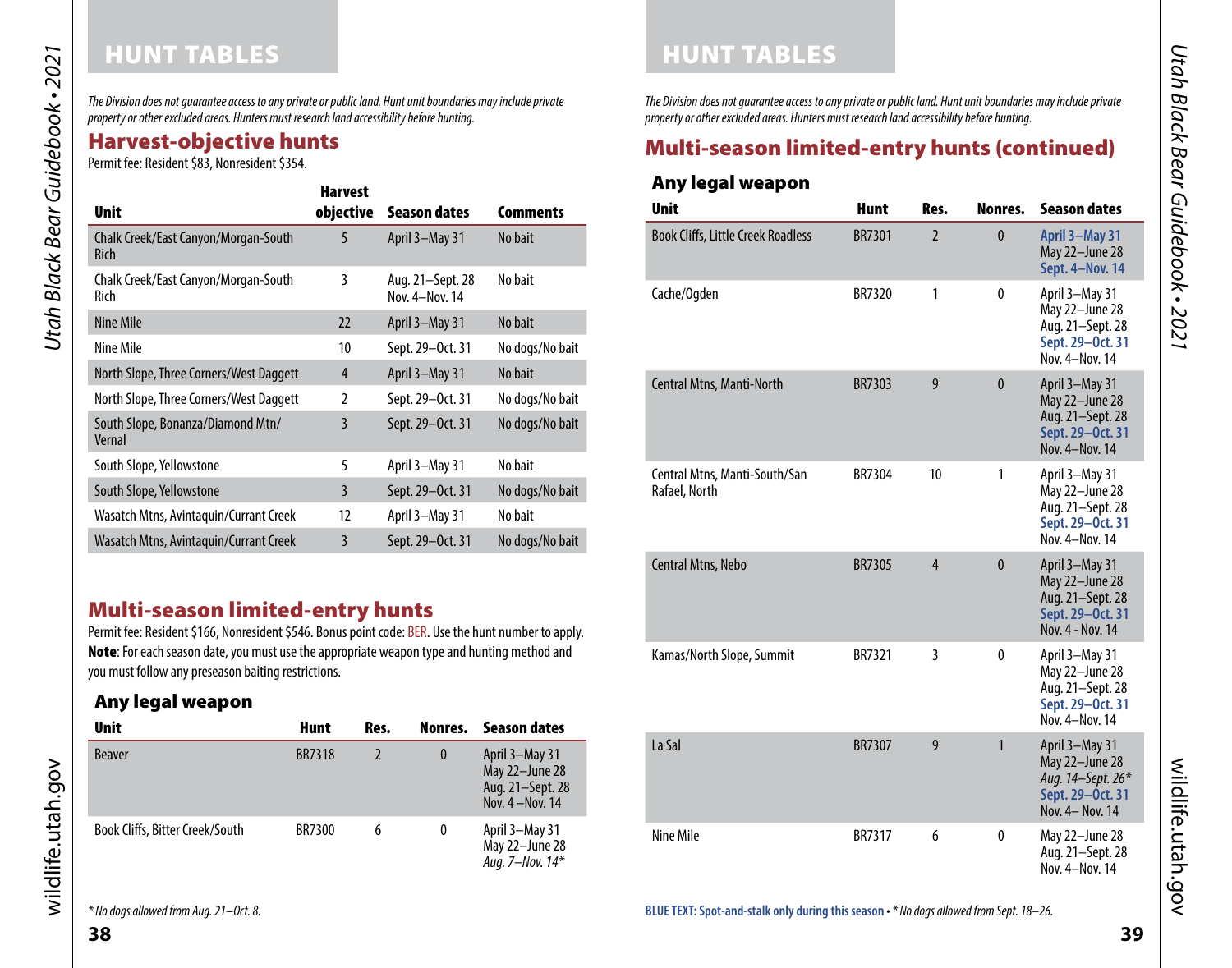# <span id="page-20-0"></span>HUNT TABLES HUNT TABLES

*The Division does not guarantee access to any private or public land. Hunt unit boundaries may include private property or other excluded areas. Hunters must research land accessibility before hunting.*

#### Multi-season limited-entry hunts (continued)

#### Any legal weapon

| <b>Unit</b>                                | <b>Hunt</b>   | Res.           | Nonres.      | <b>Season dates</b>                                                                         |
|--------------------------------------------|---------------|----------------|--------------|---------------------------------------------------------------------------------------------|
| North Slope, Three Corners/West<br>Daggett | <b>BR7308</b> | 1              | $\mathbf{0}$ | May 22-June 28<br>Aug. 21-Sept. 28<br>Nov. 4-Nov. 14                                        |
| Panguitch Lake/Zion                        | BR7309        | 3              | 0            | April 3-May 31<br>May 22-June 28<br>Aug. 21-Sept. 28<br>Nov. 4-Nov. 14                      |
| Plateau, Boulder/Kaiparowits               | <b>BR7310</b> | 8              | $\mathbf{0}$ | April 3-May 31<br>May 22-June 28<br>Aug. 21-Sept. 28<br>Sept. 29-Oct. 31<br>Nov. 4-Nov. 14  |
| Plateau, Fishlake/Thousand Lakes           | BR7311        | 1              | 0            | April 3-May 31<br>May 22-June 28<br>Aug. 21-Sept. 28<br>Nov. 4-Nov. 14                      |
| San Juan                                   | <b>BR7312</b> | 9              | $\mathbf{1}$ | April 3-May 31<br>May 22-June 28<br>Aug. 14-Sept. 26*<br>Sept. 29-Oct. 31<br>Nov. 4-Nov. 14 |
| South Slope, Bonanza/Diamond<br>Mtn/Vernal | BR7313        | 5              | $\mathbf{0}$ | April 3-May 31<br>May 22-June 28<br>Aug. 21-Sept. 28<br>Nov. 4-Nov. 14                      |
| South Slope, Yellowstone                   | <b>BR7314</b> | $\overline{2}$ | $\mathbf{0}$ | May 22-June 28<br>Aug. 21-Sept. 28<br>Nov. 4 - Nov. 14                                      |
| Wasatch Mtns, Avintaquin/Currant<br>Creek  | <b>BR7315</b> | 3              | 0            | May 22-June 28<br>Aug. 21-Sept. 28<br>Nov. 4 - Nov. 14                                      |
| Wasatch Mtns, West-Central                 | <b>BR7316</b> | 8              | $\mathbf{0}$ | April 3-May 31<br>May 22-June 28<br>Aug. 21-Sept. 28<br>Nov. 4-Nov. 14                      |

**BLUE TEXT: Spot-and-stalk only during this season** *• \* No dogs allowed from Sept. 18–26.*

*Utah Black Bear Guidebook • 2021*

Utah Black Bear Guidebook • 2021

*The Division does not guarantee access to any private or public land. Hunt unit boundaries may include private property or other excluded areas. Hunters must research land accessibility before hunting.*

# <span id="page-20-1"></span>Restricted pursuit limited-entry units

Permit fee: Resident \$30, Nonresident \$155. Bonus point code: BPU. Use the hunt number to apply.

Note: A restricted pursuit permit is valid on the unit and during the season listed on your permit. It is also valid during all three pursuit seasons on any pursuit unit that is not designated as restricted. Reminder: There are spring restricted pursuit seasons for nonresidents on the Book Cliffs, La Sal and San Juan units. The spring pursuit seasons on those units are **not** restricted for resident pursuers, which is why resident permits aren't listed in the spring season table below.

#### Spring season

| <b>Unit</b>        | <b>Hunt</b>   | Res.      | Nonres. | <b>Season dates</b> |
|--------------------|---------------|-----------|---------|---------------------|
| <b>Book Cliffs</b> | <b>BR1015</b> | See below |         | April 3-May 31      |
| La Sal             | <b>BR1017</b> | See below |         | April 3-May 31      |
| San Juan           | <b>BR1016</b> | See below |         | April 3-May 31      |

Important: If you are a Utah resident who wants to pursue bears on the Book Cliffs, La Sal or San Juan units during the spring pursuit season (April 3–May 31, 2021), you need to purchase a pursuit permit at *wildlife.utah.gov*, from a license agent or at any Division office. The spring pursuit seasons on those units are not restricted for resident pursuers.

#### Early summer season

| <b>Unit</b>        | Hunt          | Res. | Nonres.  | Season dates   |  |
|--------------------|---------------|------|----------|----------------|--|
| <b>Book Cliffs</b> | <b>BR1008</b> | 26   |          | July 5-July 16 |  |
| La Sal             | BR1009        | 14   |          | July 5-July 16 |  |
| San Juan           | <b>BR1010</b> |      | $\bf{0}$ | July 5-July 16 |  |

#### Late summer season

| <b>Unit</b>        | Hunt          | Res. | Nonres.  | Season dates           |
|--------------------|---------------|------|----------|------------------------|
| <b>Book Cliffs</b> | <b>BR1011</b> | 26   |          | July 19-July 31        |
| La Sal             | BR1012        | 14   |          | July 19-July 31        |
| San Juan           | BR1013        | 5    | $\Omega$ | <b>July 19-July 31</b> |

wildlife.utah.gov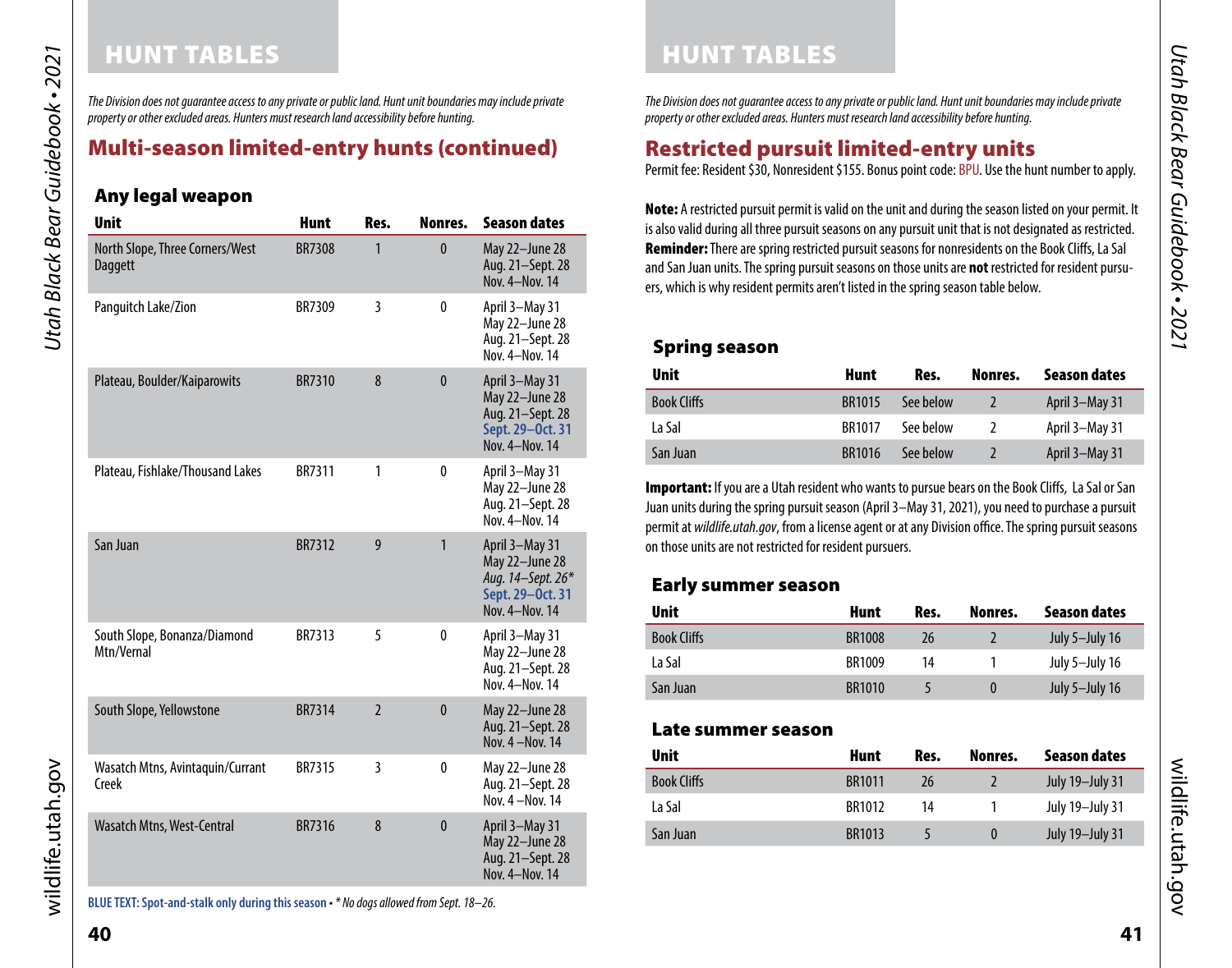# DEFINITIONS

*Utah Code § 23-13-2 and Utah Admin. Rules R657-33-2, R657-33-12 and R657-33-26* 

Utah Black Bear Guidebook • 2021 *Utah Black Bear Guidebook • 2021* **Accompany** means that on a restricted

pursuit unit, the dog handler must remain close enough to the permit holder to maintain visual contact and verbal communication without the assistance of any electronic device. The only time a dog handler may separate from the pursuit-permit holder is to retrieve dogs that leave the pack. The dog handler must do all of the following:

•Take reasonable steps to keep the pack together before and during pursuit •Only separate from the permit holder to retrieve stray dogs (and not actively

- pursue a bear during the retrieval process) •Make reasonable efforts to call dogs off
- of a bear that has been cornered or held at bay
- •Immediately release any bear that is incidentally treed or held at bay by the stray dogs

**Bait** means any lure containing animal, mineral or plant materials.

**Baiting** means the placing, exposing, depositing, distributing or scattering of bait to lure, attract or entice bear on or over any area.

Bear means *Ursus americanus*, commonly known as black bear.

**Canned hunt** means that a bear is treed. cornered, held at bay or its ability to escape is otherwise restricted for the purpose of allowing a person who was not a member of the initial hunting party to arrive and take the bear.

Carcass means the dead body of an animal or its parts.

Certificate of registration means a document issued under the Wildlife Resources Code, or any rule or proclamation of the Wildlife Board granting authority to engage in activities not covered by a license, permit or tag.

**Compensation** means anything of economic value in excess of \$100 that is paid, loaned, granted, given, donated or transferred to a dog handler for or in consideration of pursuing bear for any purpose.

**Cub** means a bear less than one year of age.

**Cultivated land** means land that is readily identifiable as any of the following:

- •Land whose soil is loosened or broken up for the raising of crops
- •Land that is used for the raising of crops •Pasturage that is artificially irrigated

**Division** means the Division of Wildlife Resources.

Dog handler means the person in the field that is responsible for transporting, releasing, tracking, controlling, managing, training, commanding and retrieving the dogs involved in the pursuit. The owner of the dogs is presumed the dog handler when the owner is in the field during pursuit.

**Domicile** means the place where an individual has a fixed permanent home and principal establishment. It is also the place to which the individual, if absent, intends to return; and in which the individual, and the individual's family voluntarily reside, not for a special or temporary purpose, but with the intention of making a permanent home. To create a new domicile, an individual shall abandon the old domicile and be able to prove that a new domicile has been established.

**Draw-lock** means a mechanical device used to hold and support the draw weight of a conventional or compound bow at any increment of draw until released by the archer using a trigger mechanism attached to the device.

**Evidence of sex** means the sex organs of a bear, including a penis, scrotum or vulva.

**Green pelt** means the untanned hide or skin of any bear.

Harvest-objective hunt means any hunt that is identified as harvest-objective in the hunt table of this guidebook.

Harvest-objective permit means any permit valid on harvest-objective units.

Harvest-objective unit means any unit designated as harvest-objective in the hunt table of this guidebook.

**Hunting** means to take or pursue a reptile, amphibian, bird or mammal by any means.

**Hunting mentor** means a Resident or Nonresident individual possessing a valid permit issued by the Division to take protected wildlife in Utah and who is 21 years of age or older at the time of application for the Mentor Program.

Limited-entry hunt means any hunt listed in the hunt table of this guidebook that is identified as a limited-entry hunt for bear, and that does not include harvest-objective hunts or pursuit only. Certain limited-entry hunts span multiple seasons and are identified in this guidebook as multi-season limited-entry hunts.

Limited-entry permit means any permit obtained for a limited-entry hunt by any means, including conservation permits, expo permits and sportsman permits.

Livestock means cattle, sheep, goats and turkeys.

Nonresident means a person who does not qualify as a resident.

Permit means a document, including a stamp, which grants authority to engage in specified activities under the Wildlife Resources Code or a rule or proclamation of the Wildlife Board.

**Private lands** means any lands that are not public lands, excluding Native American Trust Lands.

**Protected wildlife** means the animals defined in the "wildlife" definition below. It does not include coyote, field mouse, gopher, ground squirrel, jackrabbit, muskrat and raccoon.

**Public lands** means any lands owned by the state, a political subdivision or independent entity of the state, or the United States—excluding Native American Trust Lands—that are open to the public for purposes of engaging in pursuit.

Pursue means to chase, tree, corner or hold a bear at bay.

<span id="page-21-0"></span>Qualifying minor means a Utah Resident who is under 18 at the time of application for the Mentor Program and who is otherwise eligible to lawfully hunt.

**Resident** means a person who has a domicile (fixed permanent home and principal establishment) in Utah for six consecutive months immediately preceding the purchase of a license or permit, AND DOES NOT claim residency for hunting, fishing or trapping in any other state or country.

An individual retains Utah residency if he or she leaves Utah to serve in the armed forces of the United States, or for religious or educational purposes, and does NOT claim residency for hunting, fishing or trapping in any other state or country.

Members of the armed forces of the United States and dependents are residents as of the date the member reports for duty under assigned orders in Utah, if:

- •The member is NOT on temporary duty in Utah and does NOT claim residency for hunting, fishing or trapping in any other state or country.
- •The member presents a copy of his or her assignment orders to a Division office to

wildlife.utah.gov